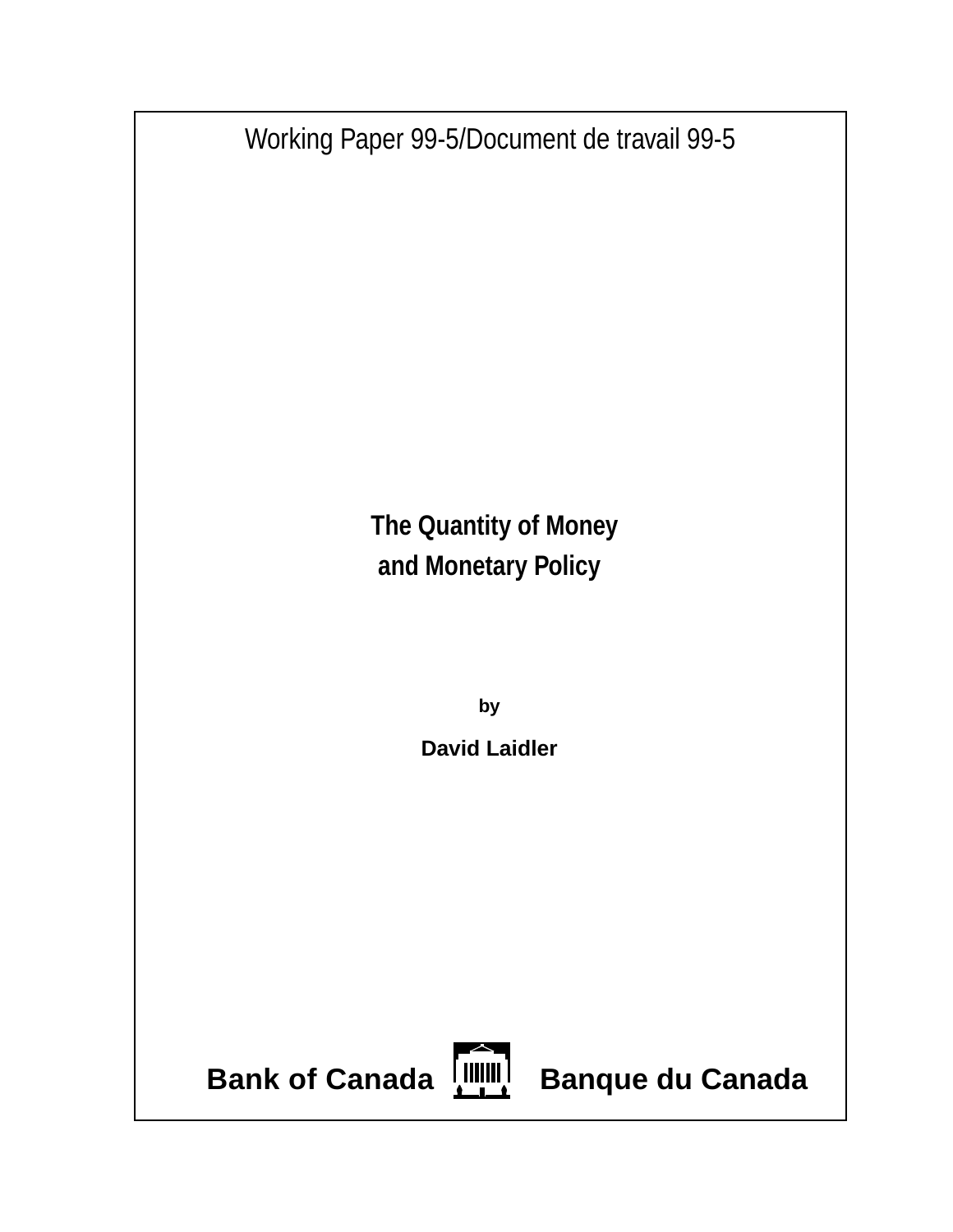ISSN 1192-5434 ISBN 0-662-27690-6 Printed in Canada on recycled paper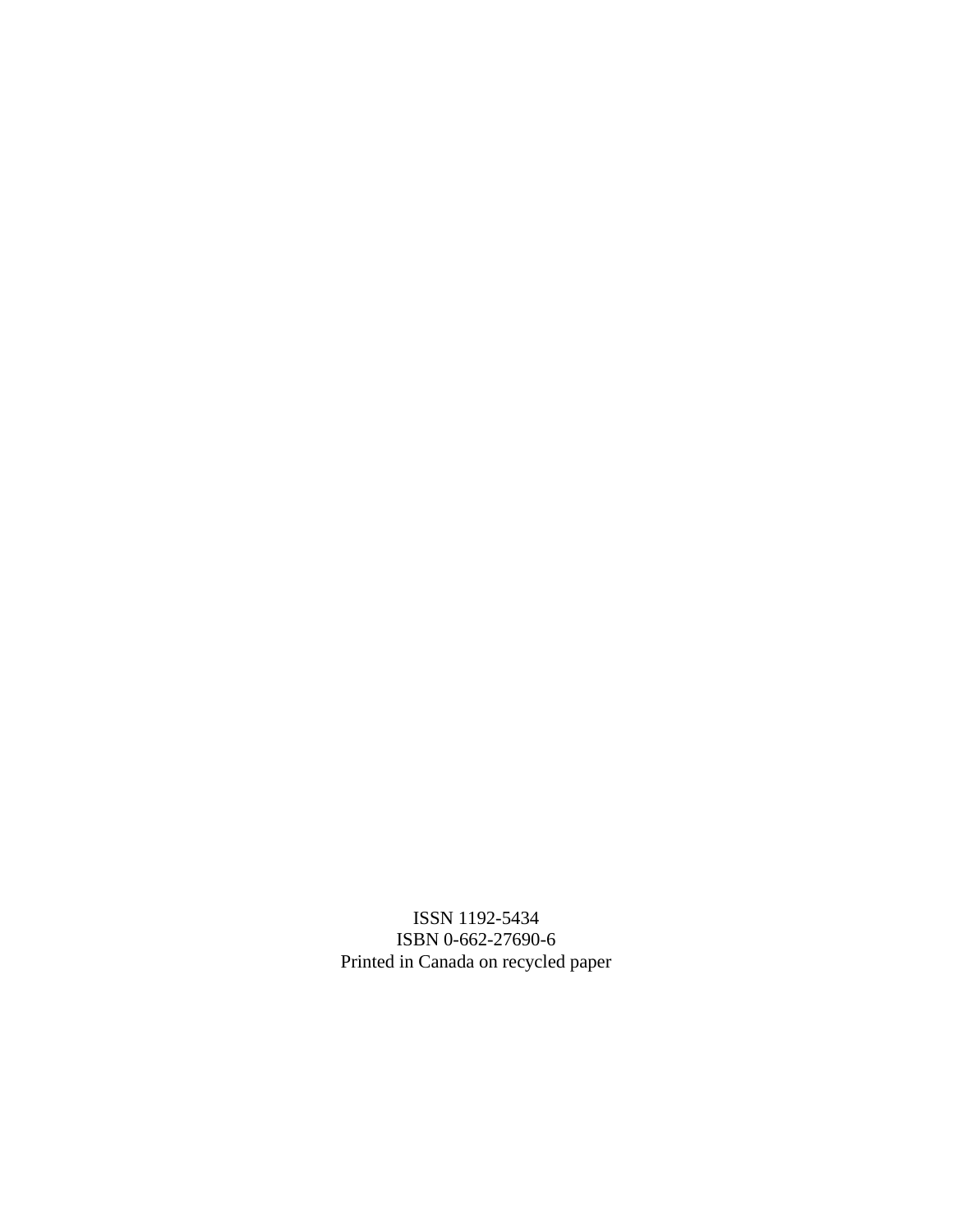Bank of Canada Working Paper 99-5

April 1999

# **The Quantity of Money and Monetary Policy**

**by**

#### **David Laidler**

Visiting Economist and Special Adviser Bank of Canada Ottawa, Canada K1A 0G9 dlaidler@bank-banque-canada.ca

The views expressed in this paper are those of the author. No responsibility for them should be attributed to the Bank of Canada.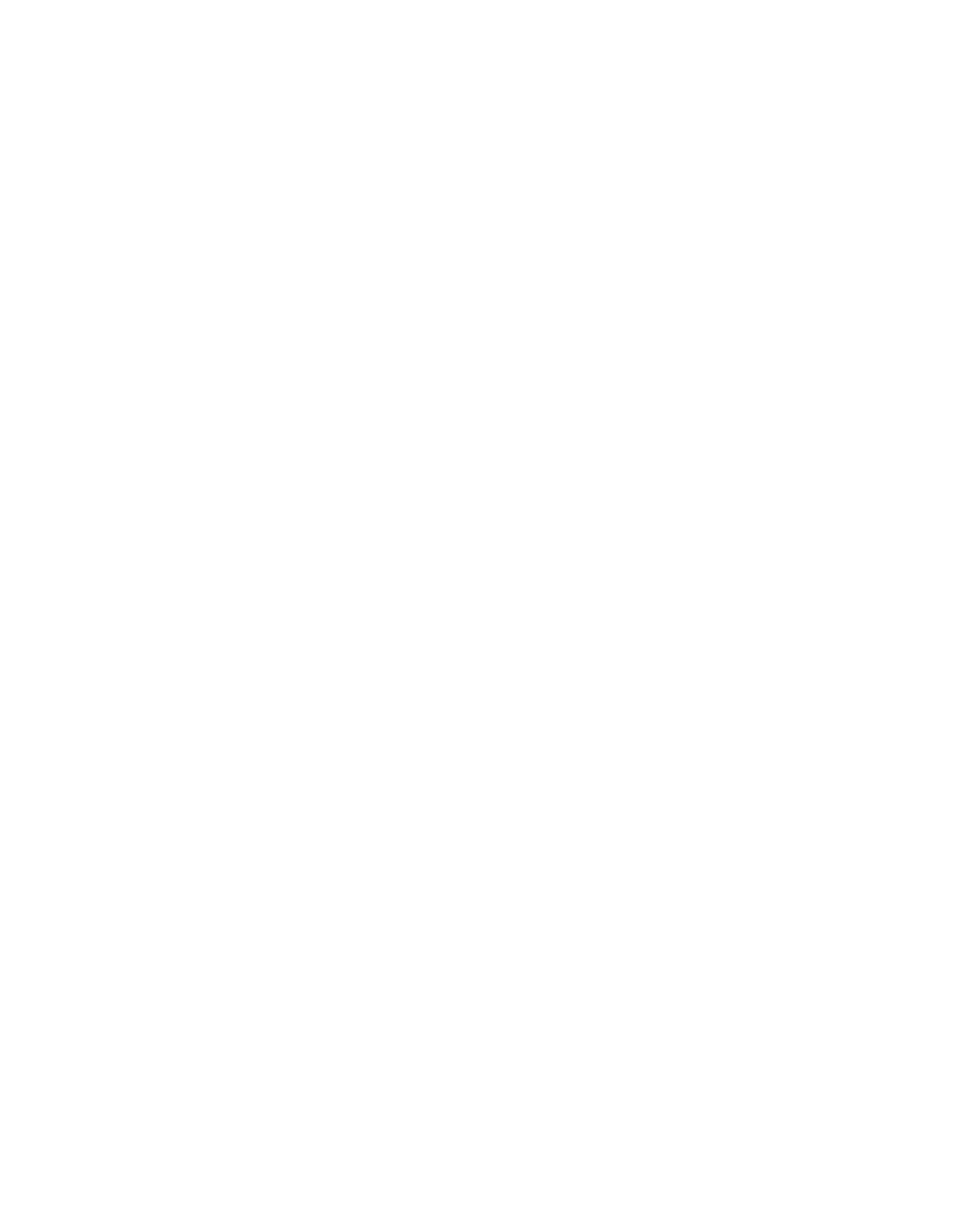## **Contents**

| 4. Some empirical regularities—the demand for money and money as leading      |  |
|-------------------------------------------------------------------------------|--|
| 5. Some empirical irregularities—measuring the money supply and institutional |  |
|                                                                               |  |
|                                                                               |  |
|                                                                               |  |
|                                                                               |  |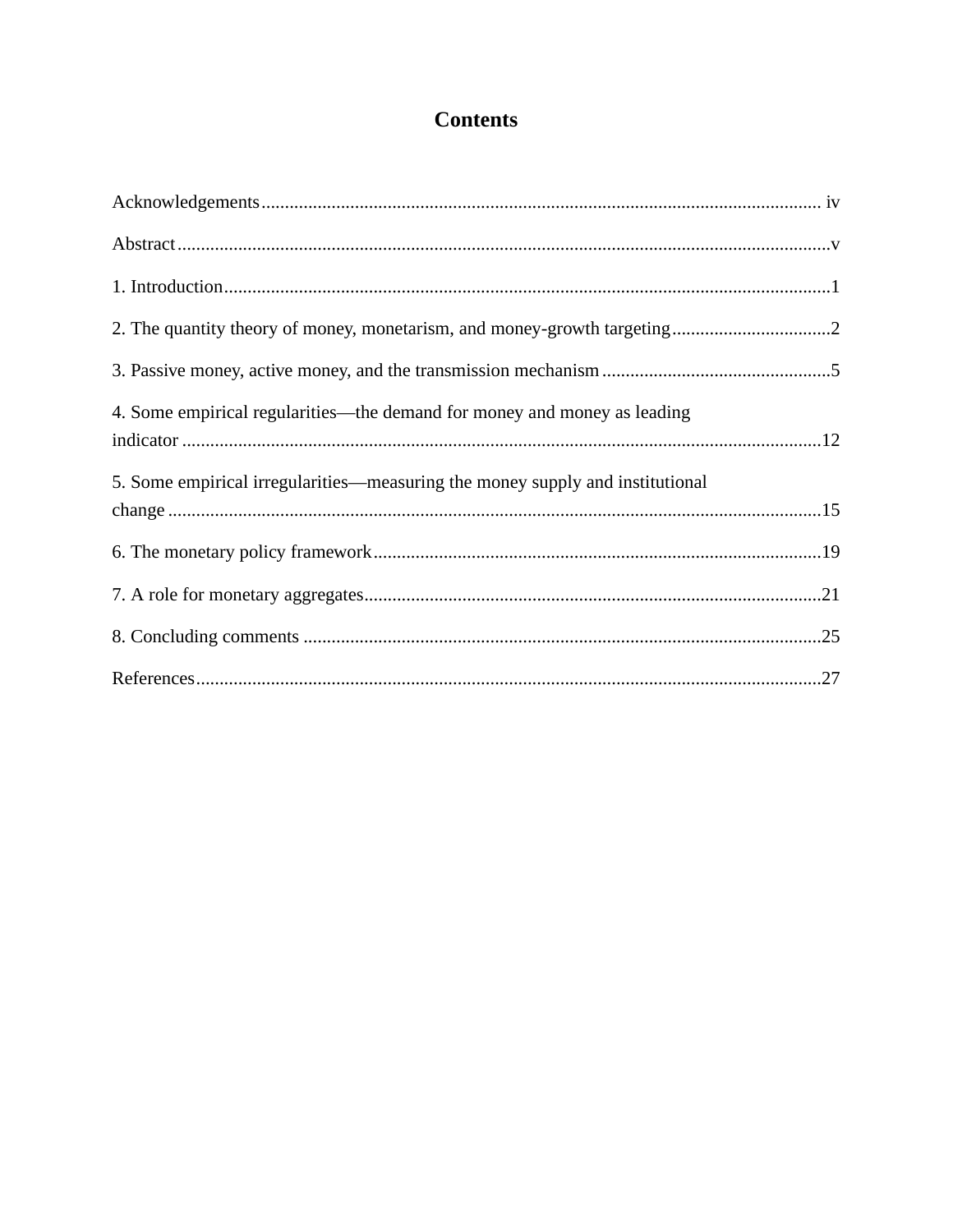#### **Acknowledgements**

I am grateful to Charleen Adam, Richard Anderson, Jean-Pierre Aubry, Joseph Atta-Mensah, Kevin Clinton, Jim Dingle, Pierre Duguay, Walter Engert, Charles Freedman, Seamus Hogan, Paul Jenkins, Kim McPhail, Loretta Nott, Brian O'Reilly, Jack Selody, Pierre St-Amant, and Guang-Jia Zhang for helpful discussions of topics dealt with in this paper, and/or for comments on an earlier draft. Indeed, I have received so much useful advice that I believe the above should shoulder their share of the blame for any remaining errors and omissions.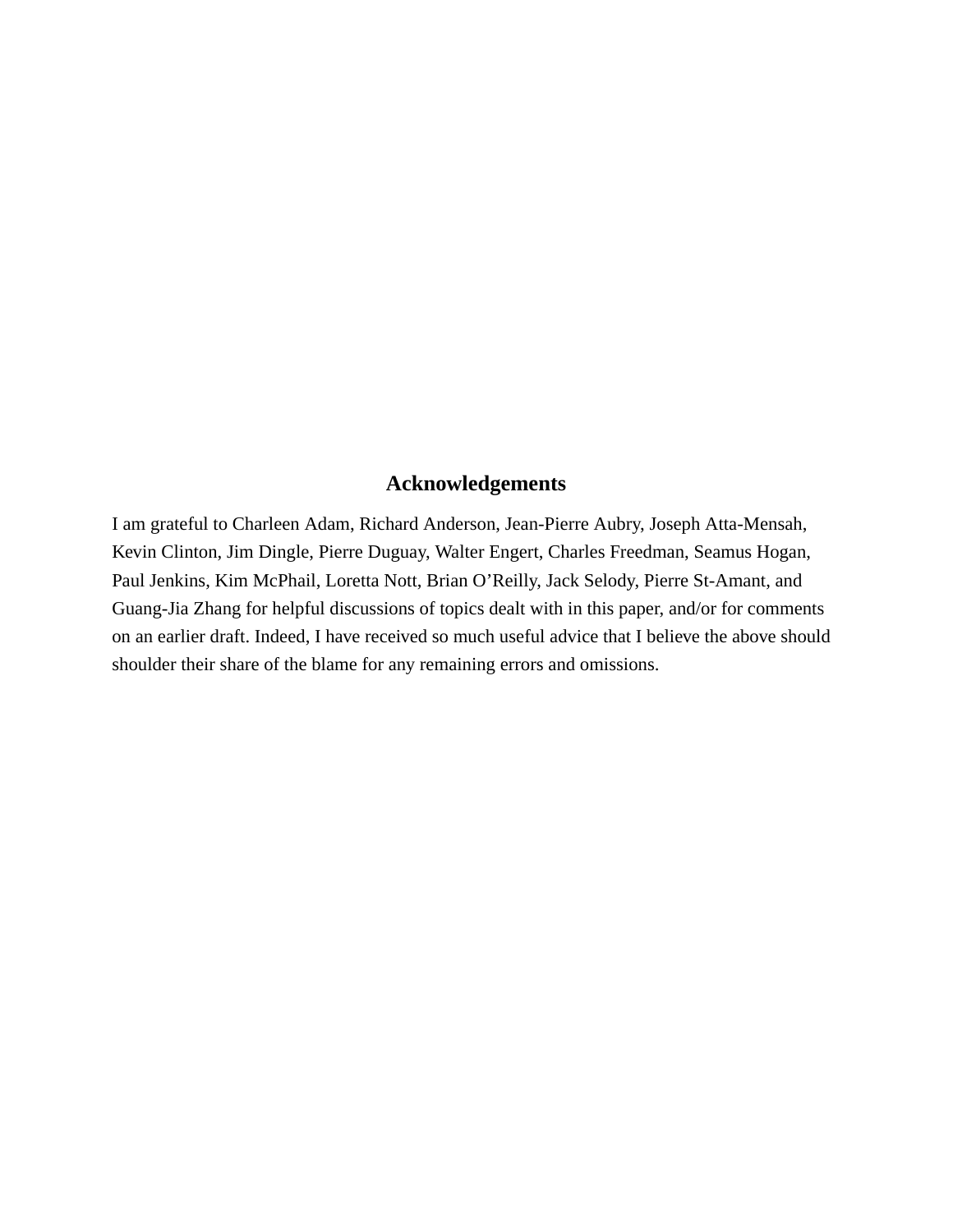#### **Abstract**

The relationships among the quantity theory of money, monetarism and policy regimes based on money-growth and inflation targeting are briefly discussed as a prelude to an exposition of alternative views of money's role in the transmission mechanism of monetary policy. The *passive*money view treats the money supply as an endogenous variable that plays no role in that mechanism. In contrast the *active-*money view, while recognizing money's endogeneity, nevertheless treats it as having causative significance for the behaviour of output and inflation. It is argued that the active view is more plausible, on both theoretical and empirical grounds. It is further suggested that, notwithstanding the effects of institutional change in the Canadian financial system on the stability of relationships involving the quantity of money, the active view implies the desirability of the Bank of Canada's paying more systematic attention than it now does to the behaviour of monetary aggregates, particularly narrow ones, in the design and implementation of monetary policy.

#### **Résumé**

Dans cette étude, l'auteur traite brièvement des relations existant entre la théorie quantitative de la monnaie, le monétarisme et les régimes de politique fondés sur la poursuite de cibles en matière d'expansion monétaire et d'inflation, puis il examine différentes hypothèses relatives au rôle de la monnaie dans la mécanisme de transmission de la politique monétaire. Une première école de pensée considère la monnaie comme une variable endogène non causale, c'est-à-dire que l'offre de monnaie ne jouerait qu'un rôle *passif* dans la transmission des effets de la politique monétaire. Selon une deuxième école, même si la monnaie est déterminée de façon endogène, il y aurait une relation significative de cause à effet entre la monnaie d'une part et le comportement de la production et de l'inflation d'autre part, c'est-à-dire que la monnaie jouerait un rôle *actif*. L'auteur soutient que les fondements de cette deuxième école sont solides sur les plans tant théorique qu'empirique. Il fait valoir également que, nonobstant l'incidence des changements d'ordre institutionnel apportés au système financier canadien sur la stabilité des liens relatifs à la quantité de monnaie, le rôle causal que jouerait la monnaie implique que la Banque du Canada devrait suivre de façon plus systématique l'évolution des agrégats monétaires—particulièrement les agrégats au sens étroit—lors de l'élaboration et de la mise en oeuvre de la politique monétaire.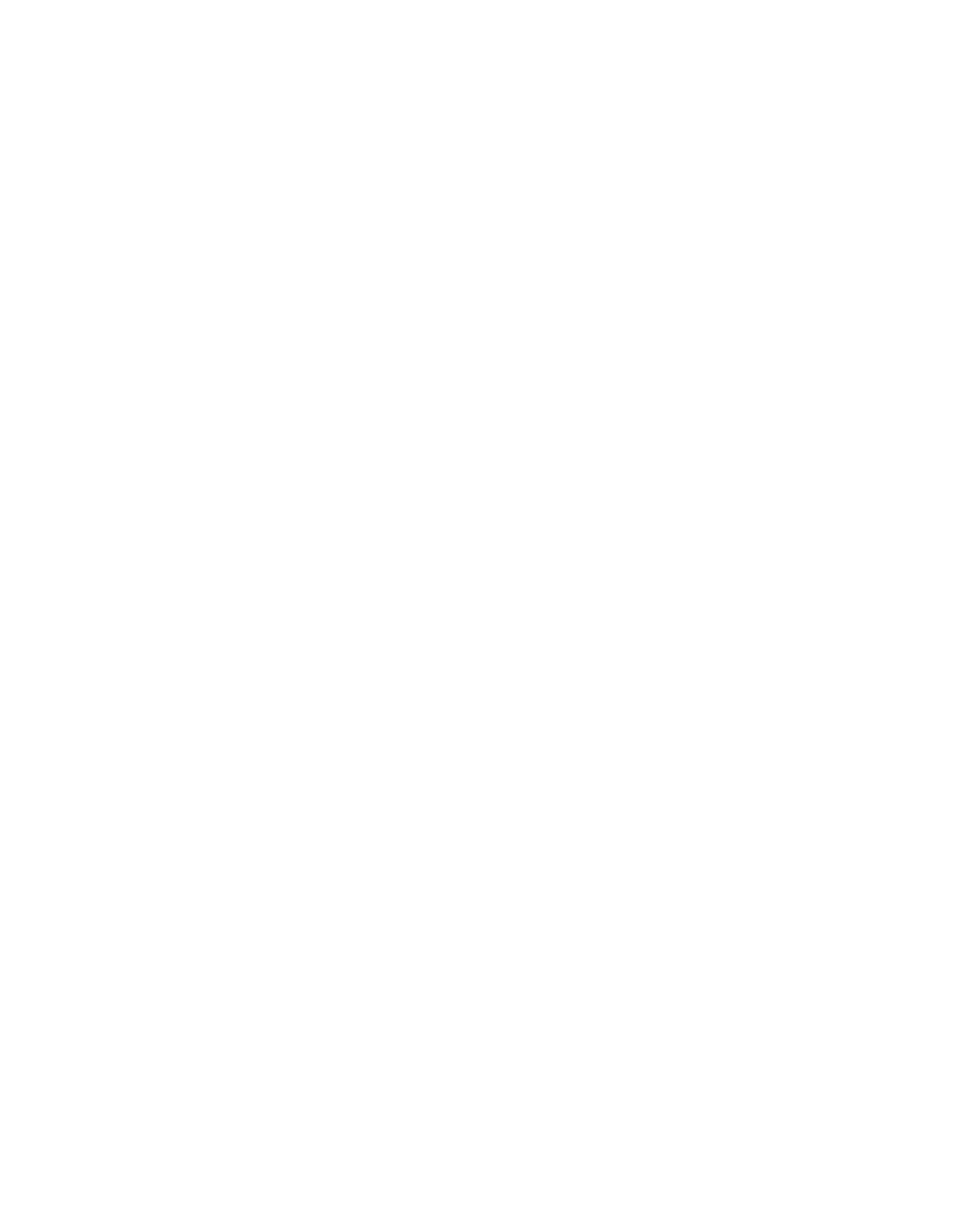#### **1. Introduction**

For nearly eight years, an inflation target, jointly set by the Bank of Canada and the Government of Canada, has anchored Canada's monetary policy. For a period 20 times as long, the quantity theory of money has provided economists with a framework for analyzing the influence of the supply of money on the inflation rate. Even so, the quantity of money plays an ambiguous role in the Bank of Canada's conduct of monetary policy. The Bank has long and consistently made it quite clear that it believes the rate of money supply growth to be crucial for the inflation rate in the long run, and the Bank regularly comments on the behaviour of the narrow M1 and the broader M2 aggregates, not to mention the policy significance of that behaviour, in the *Monetary Policy Report* and in the *Bank of Canada Review*. But the Quarterly Projection Model (QPM), which nowadays provides the analytic background against which Bank policies are designed, includes no variable to represent this crucial aggregate.<sup>1</sup> This paradox is a matter of concern because a strong case can be made that the money supply is not merely the key long-run determinant of inflation in the Canadian economy, but also a strategic variable in the transmission mechanism through which price-level behaviour, and, in the shorter run, income and employment behaviour, are linked to policy actions.

I shall explore these matters in this paper. I shall begin with a brief account of the quantity theory of money, particularly in its most recent *monetarist* incarnation, and its relationship to the once-popular policy device of gearing monetary policy to the pursuit of money-growth targets. I shall then go on to discuss the fact that a particular view of the role of money in the economy—as a variable that adapts passively to, but has no causative significance for, the behaviour of prices and output—has long been the dominant one in the Bank's thinking. I shall analyze that view at length, arguing that the quantity of money is better regarded as playing an *active* rather than a *passive* role in the transmission mechanism of monetary policy, and that a case for according monetary aggregates a more formal role in the policy framework follows from this position.<sup>2</sup> I shall then discuss some of the practical difficulties of applying these lessons to the actual conduct of policy, and conclude that, even though it would be risky simply to replace the Bank's current policy framework with another in which one or more monetary aggregate plays a key role, there is a strong case to be made for paying more attention to these variables as a complementary source

<sup>1.</sup> For an account of QPM's basic structure, see Poloz, Rose, and Tetlow (1994). For a discussion of the interaction between its structure and the policy formation process, see Duguay and Longworth (1998), part 5.

<sup>2.</sup> The terms *active* and *passive* should not be confused with *exogenous* and *endogenous*. Their meaning is discussed in detail in section III. Their use seems to have originated in discussions within the Bank of Canada, but I have not been able to track down their first appearance. See Engert and Selody (1998) for a recent example of their use by Bank of Canada staff.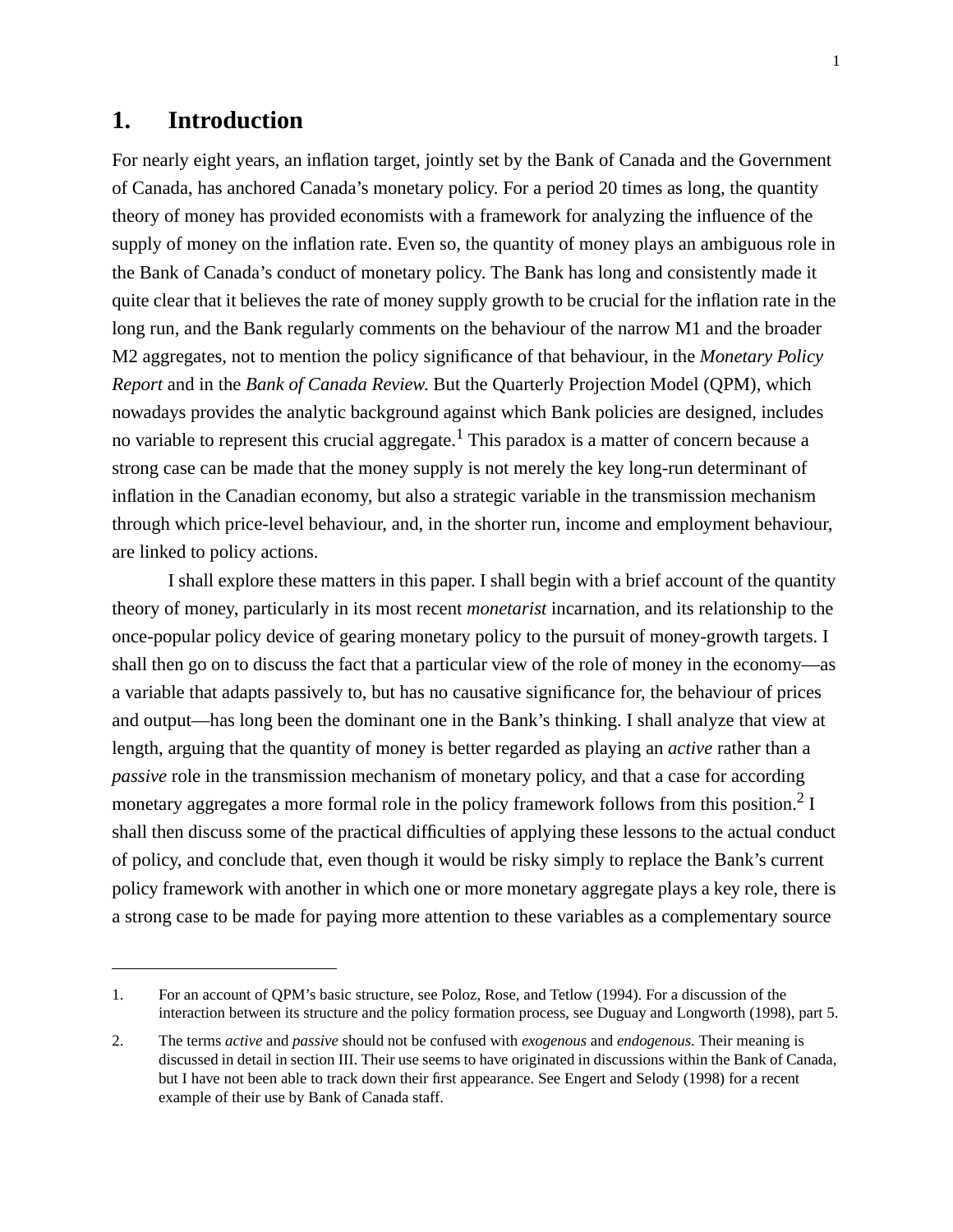of insights into the design of policy, and for undertaking research designed to deepen our understanding of their role.

# **2. The quantity theory of money, monetarism, and money-growth targeting**

Traditionally, the quantity theory of money argued that, other things being equal, variations in the quantity of money caused variations in its purchasing power, as measured by some broadly based price index. From the late 19th century onwards, however, it became recognized that monetary economics needed to do more than explain the price level, a theoretical position that received dramatic empirical confirmation from the behaviour of aggregate output and employment in the inter-war years. The traditional quantity theory was, quite simply, silent about what determined those real variables, and that was an important reason for its intellectual eclipse in the 1930s. Even so, from the 1860s onward, the quantity theory was the starting point for a number of explanations of shorter-term real fluctuations; but only a starting point, because all of these explanations departed from the quantity theory's traditional form by recognizing the importance, within the cycle, of reverse causation running from prices and output to the quantity of money.<sup>3</sup>

The monetarism of the 1960s built upon this earlier quantity theory tradition, but supplemented it with a series of novel propositions. First, it was a *sine qua non* of monetarism that the stock-demand-for-real-balances function<sup>4</sup> was simple, in that it relied upon only a few arguments, the most important of which were a scale variable—real national income, real permanent income, or perhaps real non-human wealth—and some representative nominal interest rate (or rates) measuring the opportunity cost of holding money. Second, monetarism had it that the parameters linking the demand for money to these variables could be estimated with a high degree of statistical significance, and did not vary over time. Third, quite contrary to the prevailing wisdom of the 1960s and early 1970s, monetarism also had it that the Phillips curve, which seemed to provide an analytic link between explanations of unemployment and of inflation, was, at most, a transitory phenomenon, and not available for systematic exploitation by policymakers.<sup>5</sup>

<sup>3.</sup> The role of the quantity theory as a starting point for theories of cyclical fluctuations in the literature before World War I is discussed in Laidler (1991).

<sup>4.</sup> The stock-demand-for-real-balances function evolved by way of Keynes's theory of liquidity preference from the "Cambridge" or "cash-balance" version of the quantity theory.

<sup>5.</sup> The description of monetarist doctrine given here obviously reflects the work of Milton Friedman (1953, 1956, and 1968) and Friedman and Schwartz (1963a and 1963b), but much of its content is also found in the work of Karl Brunner and Allan Meltzer. See Brunner and Meltzer (1993) for both a retrospective account of their work and extensive references to their original publications.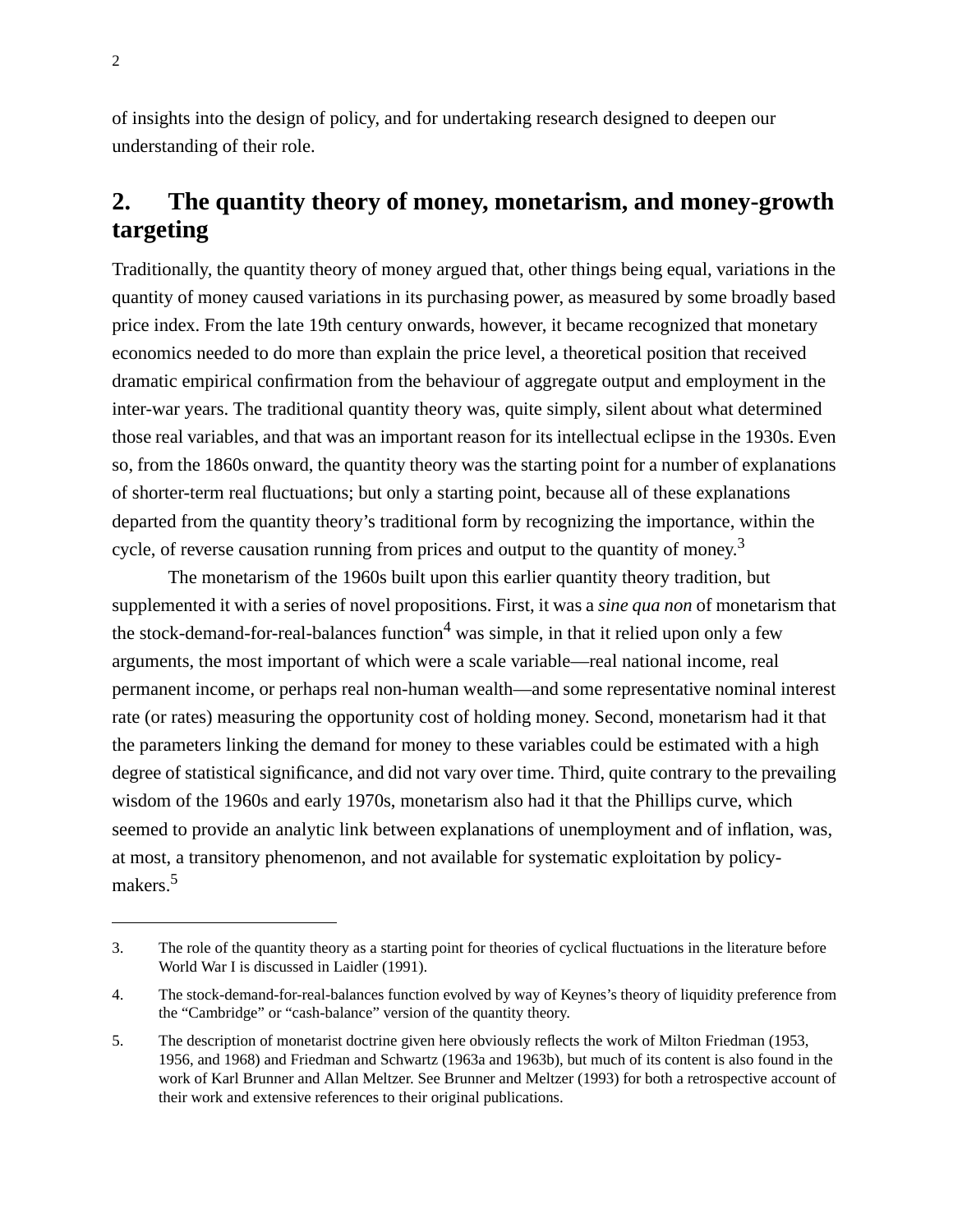Monetarism made major inroads on the policy scene in the 1970s. By the middle of that decade, right across the Western world, the inflation–unemployment trade-off that the economy had seemed to present in earlier years did indeed vanish, just as monetarism had predicted. In a number of countries, wage and price controls were being tried as a means of controlling what by then was serious and deeply entrenched inflation, and found wanting. It was time to try something else and money-growth targeting came into vogue, not least in Canada, where its implementation strayed some way from its intellectual origins.

The traditional monetarist case for money-growth targeting begins from a simple supply and demand experiment. In the most elementary case of that experiment, where quantity supplied and demanded depend only on price, a shift of the supply curve leads to an equilibrating change in price along the demand curve. In the more complicated case of money-growth targeting, the demand for nominal money is typically thought of as depending upon, say, real output, a representative nominal rate of interest, and the price level. Output growth is assumed to be determined independently of the nominal money supply, as is the real rate of interest. More specifically, these variables are treated as approximately constant. The nominal rate of interest does depend on the expected inflation rate, but only varies when the inflation rate itself is changing. Given stability in the demand function and constant money growth, therefore, one argument alone of the demand function remains to equilibrate supply and demand: namely, the price level, which rises at a rate given by the percentage rate of money growth minus that of real output (modified by the real output elasticity of demand for money, if that differs from unity).

Two features of this monetarist case for money-growth targeting are worth stressing.<sup>6</sup> First, because it abstracts from interactions among money growth, output growth, the real interest rate, and expected inflation, the context of the case is *inherently long-run*; the policy regime relies for its effects, not even on year-to-year relationships, but on *the average effect of money growth on inflation over a period at least as long as a business cycle.* Second, because the case calls for the authorities to set a course for *a supply of money determined independently of the demand for it,* it treats money as an *active* variable in the transmission mechanism of monetary policy*.* These two characteristics have little to do with the manner in which the Bank of Canada's "gradualist" program of money-growth targeting was implemented between 1975 and 1982, or with the criteria by which it was judged and found wanting in subsequent years.

With regard to the first of them, suffice it to note that the program was kept in place for roughly one cycle, and that from its 1974 peak to the next one in 1981, the inflation rate (as

<sup>6.</sup> The *locus classicus* of monetarist discussion of these matters is, of course, Milton Friedman (1960). It is worth noting that Friedman's proposals went far beyond giving a target value for the rate of money growth a central place in the conduct of monetary policy. They involved making the rate in question constant, and the central bank being obliged by law to maintain it so as the sole aim of its operations.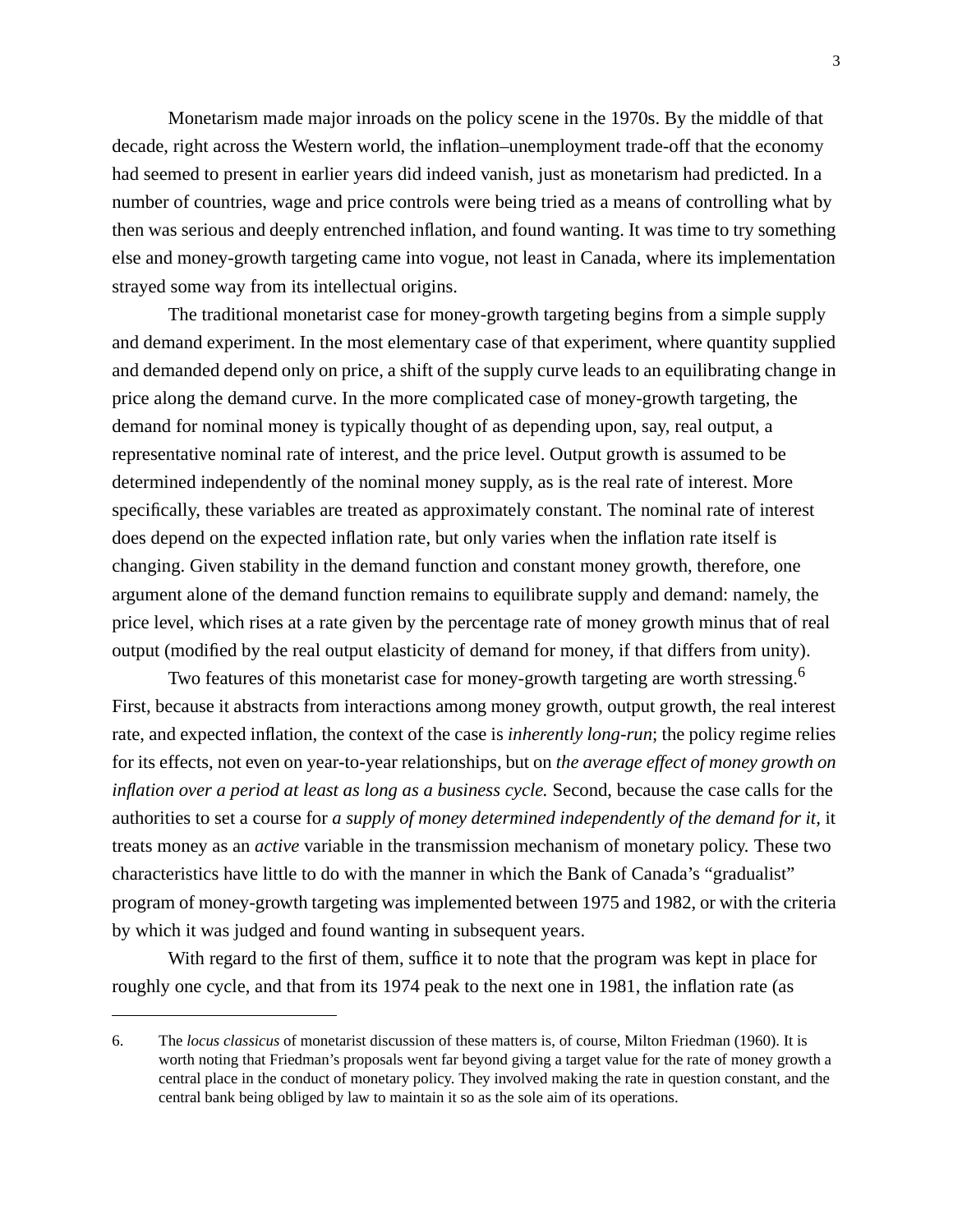measured by the GDP deflator, surely a more technically appropriate price index than the CPI for testing propositions having to do with the traditional quantity theory) did fall by a small amount. Though the program was formally abandoned in late 1982, there were clear signs during 1981 that it had been given up. At that time, money growth fell suddenly and significantly below its target range, partly as a result of institutional developments in Canadian banking, but in good measure as a result of the Bank's conscious choice to support the exchange rate in the face of a sharp tightening of U.S. policy. Output and, a little later, the inflation rate, also duly fell sharply.<sup>7</sup> In light of this evidence, the widely held view that money-growth targeting was a failure is a little too pat. This is not to deny that genuine problems of interpreting the behaviour of M1, the aggregate on which the experiment focused, arose during the course of money-growth targeting, particularly from late 1979 onwards, or that these problems raised important doubts, still relevant today, about the usefulness of monetary aggregates as policy guides. It is, however, to question the common interpretation of this earlier episode, namely that it demonstrates a degree of inherent unreliability in these variables that should disqualify them from anything but a subordinate position in policy formation. These issues will be discussed further below.

A view of money as a *passive,* or, more precisely, a passively endogenous, variable underlay the gradualist experiment, as the methods by which the Bank tried to control money growth demonstrate. Simplifying somewhat, but without misrepresenting the essence of the case: a money-demand function was estimated using monthly data; values of its real income and pricelevel arguments over a rather short policy horizon were forecast and plugged in, along with the lagged values dictated by the econometrics of an equation based on monthly data; a target value for the money *supply* became the equation's left-hand-side variable; the resulting expression was solved for the value of the interest rate that would set money *demand* moving towards that target value over some desired time horizon; and the Bank then set its interest rate instrument at that value. In the gradualist experiment, therefore, the quantity of money's growth rate was treated as an indicator of the effect that other variables, including presumably the short-term interest rate,

<sup>7.</sup> The argument for taking the GDP deflator more seriously than the CPI from a technical viewpoint rests on the fact that the quantity theory is, in the first instance, a theory of money income determination. This argument does not detract from the political case for focusing on the CPI when discussing inflation as a policy issue. In terms of annual data, the inflation rate, as measured by the deflator, peaked in 1974 at 14.4 per cent, and again in 1981 at 10. 8 per cent. By 1984, it had fallen to 3.1 per cent. Inflation as measured by the CPI was 10.9 per cent in 1974, 12.5 per cent in 1981, and 4.3 per cent in 1984. The difference in the peak-to-peak pattern of inflation between 1974 and 1981 as measured by these two indices, and in particular the fact that it was the headline rate of inflation that actually rose a little, helped discredit the policies that the Bank of Canada pursued in the intervening years. The above data are taken from *International Financial Statistics Yearbook 1998,* pp. 158–59 (deflator) and 122–23 (CPI).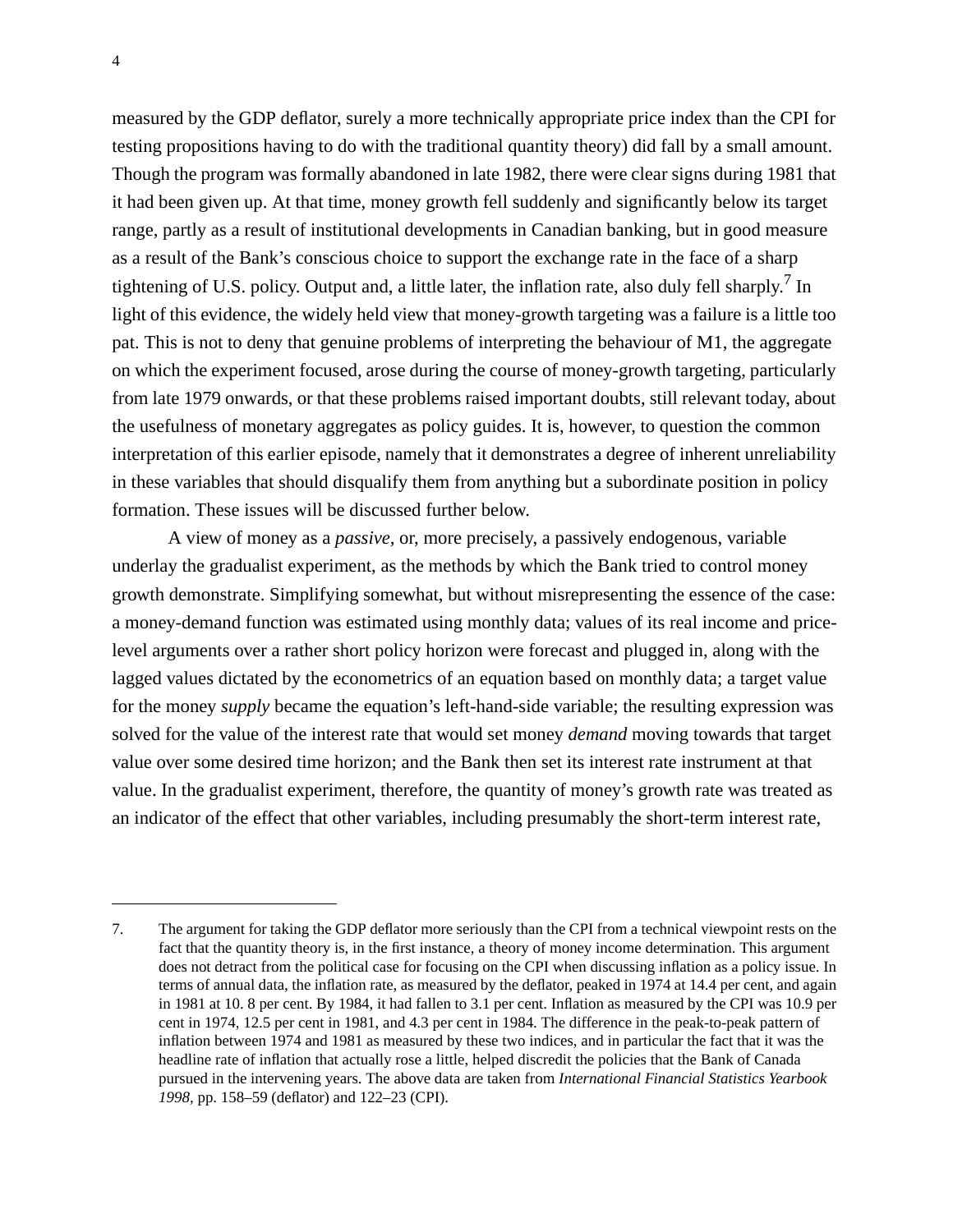were having on the course of inflation. However, the short-term interest rate was not thought to have causative significance for inflation in its own right.<sup>8</sup>

There do exist economic models that imply that the quantity of money should be treated in just this way, so it is not appropriate to level a charge of internal inconsistency at the Bank's implementation of money-growth targeting. However, those models have very little to do with monetarism, or the quantity theory of money generally, which gave impetus to money-growth targeting in the first place. It is impossible, therefore, to avoid concluding that the gradualist episode in Canadian monetary policy was, at a deeper level, characterized by a fundamental intellectual dissonance.

This last observation is not just a matter of historical interest. The postulate that the money supply is a passively endogenous variable in the macroeconomy, which underlay the implementation of gradualism two decades ago, is still at the heart of the Bank's policy framework today. But the inflation-targeting regime now in place is at least as much a legacy of the quantity theory tradition as was money-growth targeting. The intellectual dissonance of 20 years ago echoes as loudly as ever, and those echoes deserves further attention.<sup>9</sup>

### **3. Passive money, active money, and the transmission mechanism**

Like the quantity theory of money, the view of money as a passively endogenous variable has a long history, but its most recent manifestation originates in a simple variation on the oncestandard IS–LM macroeconomic model.<sup>10</sup> That model usually treats the quantity of nominal money and, in its fixed-price version, the real quantity too, as an exogenous, and therefore active, variable. On the assumption that the demand for real balances depends on income and the rate of interest, the LM curve defines the relationship that must hold between these two variables to

<sup>8.</sup> The Bank of Canada's control technique was chosen on the basis of careful analysis of the characteristics of alternative procedures, carried out in the context of an explicit IS–LM model; see Freedman (1981). For a contemporary discussion of the Bank's experiment with money-growth targeting, and the difficulties it encountered, see Thiessen (1983). A retrospective account of the episode is given by Duguay and Longworth (1998) Part 2.

<sup>9.</sup> The passive view of money is not confined to the Bank of Canada. A recent demonstration by Svensson (1998) of the irrelevance of supplementary money growth targets in the European Central Bank's inflationtargeting regime is developed in terms of a model that treats money in just this way and indeed depends crucially on this characteristic. I am grateful to Pierre St-Amant for drawing my attention to this paper.

<sup>10.</sup> The passive-money view is closely related to the analysis of 19th-century British anti-bullionists and exponents of the Banking School position, as readers of Viner (1937) or Mints (1945) will recognize. Inasmuch as it pays careful attention to the role of the interest rate as an instrument of central bank policy, it avoids what Mints termed the "real bills doctrine," which contended that the banking system's role is to meet the "needs of trade" for short-term credit as represented by the supply of "real bills" (short-term commercial paper) offered for discount, but which ignored the role of the interest rate in determining the volume of those "needs."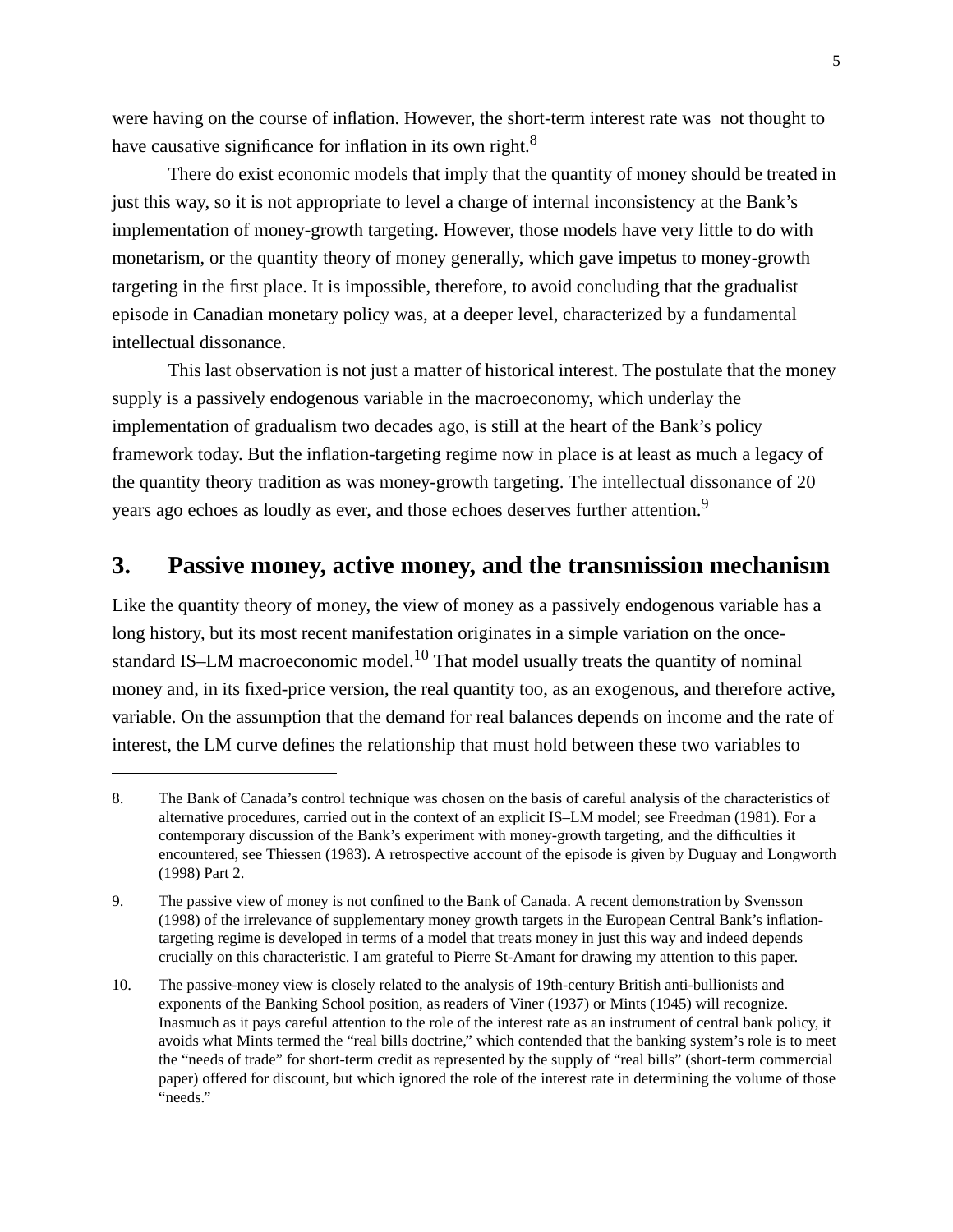maintain money demand in equilibrium with a given money supply. When the LM curve is superimposed upon the IS (investment equals saving) curve, which portrays aggregate demand, and therefore income, as an inverse function of the rate of interest, the point of the curves' intersection determines both the equilibrium levels of income and the rate of interest in the economy as a whole. According to the simplest deterministic form of this model, the pursuit of "full employment" and price-level stability requires the monetary authorities to pick exactly the quantity of money that will provide an LM curve that intersects the IS curve at the economy's maximum sustainable level of output.

It seemed to some expondents of IS–LM more "realistic" to treat the rate of interest, rather than the quantity of money, as the monetary policy variable under the control of the authorities. With this change, the LM curve becomes a horizontal line at the rate of interest set by the central bank.<sup>11</sup> Neglecting open-economy complications, the monetary policy problem that now must be solved is the apparently simpler one of choosing the level for the rate of interest at which the IS curve generates a full-employment level of aggregate demand; meanwhile, the supply of money looks after itself by passively adjusting to meet demand.

The problem of hitting an inflation target, in an IS–LM model supplemented by an expectations-augmented Phillips curve, appears to be simply a more elaborate variation on this same theme, and its details need not concern us here. Suffice it to note, first, that the introduction of endogenous inflation expectations into the picture shifts the emphasis to a nominal interest rate that is explicitly understood to incorporate those expectations, and to the *rate of growth* of the nominal money supply, as opposed to its *level*; and second, that, once attention is focused on the inflation rate as a policy target, it becomes clear that open-economy considerations require the authorities to choose a flexible exchange rate regime.

The exponents of passive money have a well-worked-out story to tell about the sequence of events that lies between a change in the interest rate and its ultimate effect on output and employment— about, that is to say, the *transmission mechanism* of monetary policy. According to this story, when, the monetary authorities lower (raise) the rate of interest, the quantity of money demanded increases (decreases) and the money supply begins to rise (fall). In an open economy, the currency is also likely to depreciate (appreciate) relative to whatever path it was initially following. Only subsequently do output and then prices begin to respond. These generate further

<sup>11.</sup> Hicks (1937) discussed just this variation on the model in the article in which the IS–LM diagram first appeared. To call the horizontal line that represents equilibrium between the supply and demand for money in the exogenous interest rate case an LM curve does, of course, mean abandoning the precept that the curve is drawn for a given supply of money. Note that when we leave a deterministic world, the "optimal" LM curve will usually embody a policy rule in which the monetary authority behaves according to a reaction function along which it trades off money supply and interest rate variations at a rate that depends on the relative frequency and magnitude of shocks hitting the money-demand function and the IS curve. Poole (1970) is the classic source for this analysis. Boyer (1978) extends it to an open economy.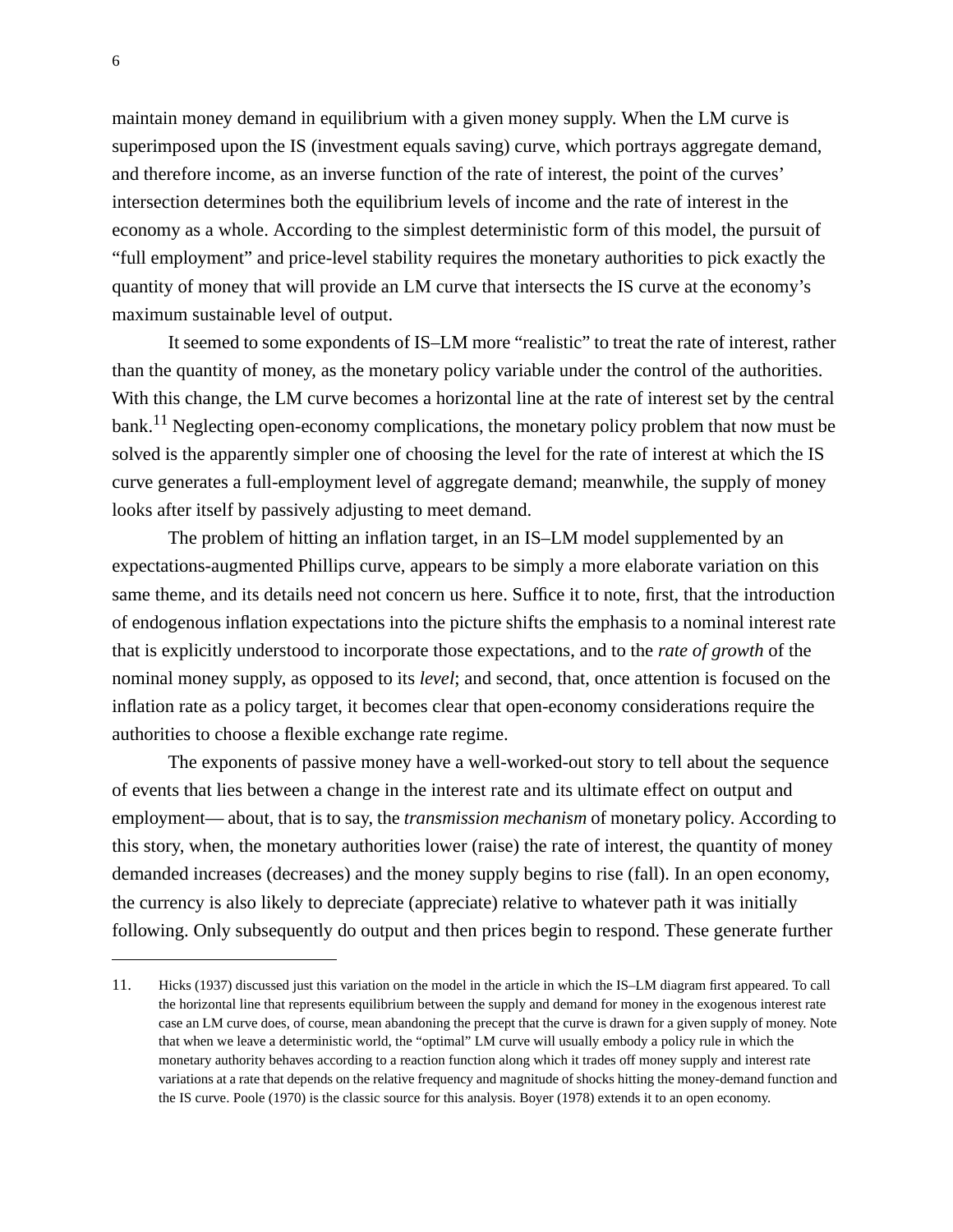changes in the demand for, and therefore the supply of, money. It was precisely this view of the transmission mechanism that underlay the execution of the Bank's gradualist policy in the late 1970s. Indeed, one reason that the narrow M1 aggregate was given a strategic role in the gradualist policy was that its demand seemed to be linked to an interest rate variable by a coefficient sufficiently large and well-determined to facilitate control of money growth with an interest rate instrument.

However, the account of the transmission mechanism that goes with the passive-money view is incomplete. This may be seen most clearly by abstracting from open-economy complications, which do not in any case change the fundamentals of the story, and by considering the theoretically limiting case in which the interest sensitivity of the demand for money disappears. In this case, it has sometimes been argued that, since control of the money supply works through that interest sensitivity, it is impossible for the authorities to increase the quantity of money in circulation by lowering the interest rate, and hence impossible for them to set the transmission mechanism in motion.<sup>12</sup>

This conclusion, however, is not quite right. It rests on the implausible assumption that when the rate of interest is lowered the sole motive for members of the non-bank public to borrow from the banking system is to increase their money holdings. When the interest rate is cut, the willingness of households to borrow to buy, say, durable goods grows, as does that of firms to finance, say, an increase in inventories. These effects do not depend upon the interest sensitivity of their *demand for money*, but upon the interest sensitivity of their *supply of indebtedness* to the banking system. When this supply is met by an increase in the quantity of *loans that banks make available*, however, the *supply of bank liabilities* also increases as a matter of accounting necessity, and in a simple model in which all bank liabilities are money, so does the supply of money.

IS–LM, then, ignores the market for bank credit.<sup>13</sup> This omission is irrelevant so long as attention is confined to the model's equilibrium, or steady-state, behaviour. However, its significance for understanding the transmission mechanism of monetary policy, which involves the out-of-steady-state behaviour of the system, extends far beyond the theoretical special case of an interest-insensitive money-demand function. Specifically, it draws our attention to the fact that, in the immediate wake of an interest rate cut, which induces new borrowing by the non-bank public, extra money is put into circulation, money which that public does not want to hold. This

<sup>12.</sup> This argument is not merely a straw man, having appeared in the writings of some prominent economists. It seems to originate in Keynes's (1936) *General Theory*, 197. In the post-war literature it has been advanced by, among others, Gramley and Chase (1965), Hahn (1971), and Hicks (1982, 262–4).

<sup>13.</sup> As Brunner and Meltzer argued from the 1960s onwards—see Brunner and Meltzer (1993) for a retrospective account of the case they made, and for references to the sources in which they first made it.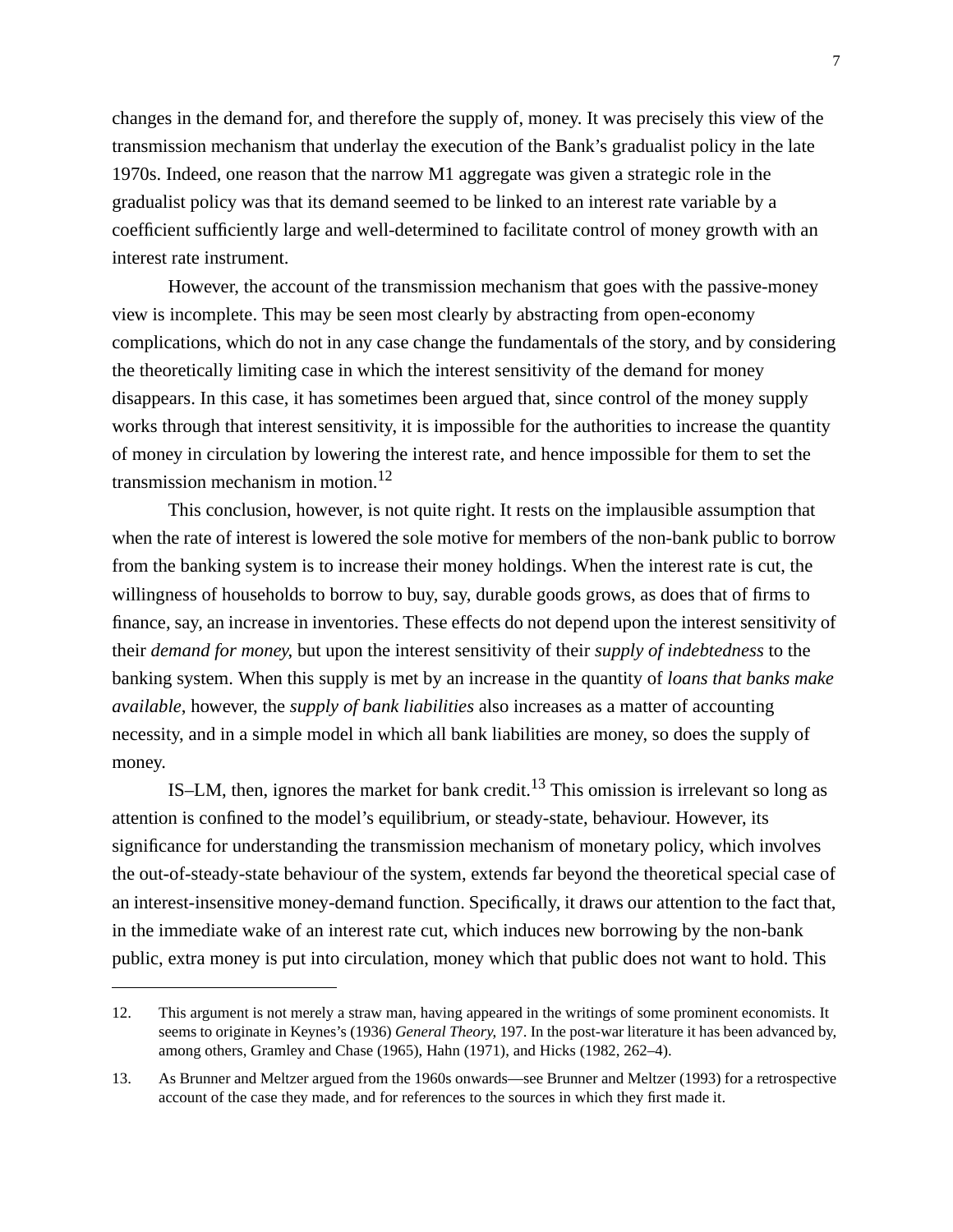happens no matter how interest-sensitive or -insensitive the money-demand function might be. Even though the borrowers' transactions with the banking system are voluntary, they accept newly created money from the banks, not in order to add it to their money holdings, but in order to use it to purchase goods, services or other assets.

The idea of any agent, let alone the public as a whole, being "off" its money-demand function is not an easy one for economists to swallow, particularly those for whom "equilibrium modelling" is *de rigueur.* If, however, money is, in Friedman's phrase, "a temporary abode of purchasing power," the quantity of it that any agent "demands" should be considered not as a fixed sum to be kept on hand at each and every moment but rather as the target value of an inventory, or a *buffer stock* as it is sometimes termed*.* This buffer stock's actual value will fluctuate around that target as the agent's streams of income and expenditure are subjected to various shocks, both within and beyond that agent's control, both foreseen and unforeseen.<sup>14</sup> There is nothing odd at all about any individual agent being off his or her money-demand function at any particular moment as a consequence of engaging in voluntary exchange. Indeed, widely taught inventorytheoretic models of the demand for money, in the spirit of Baumol (1952) and Tobin (1956) explicitly embody just such effects.<sup>15</sup>

As for individual agents, the aggregate consequences of many idiosyncratic shocks to their portfolios cancel each other out. Nevertheless, any economy-wide shock that affects all agents subjected to it in the same direction will have observable consequences at the level of the economy as a whole. An increase (or decrease) in the aggregate money supply, not initially matched by a change in agents' target money holdings, is just such a shock. Money put into (or taken out of) circulation has to go (or come from) somewhere, whether or not agents want to hold it (or relinquish it). Such an increase (or decrease) will in the first instance show up as an increase (or decrease) in the sum of individual agents' money holdings above (or below) their desired levels. When there is a shock to the money supply, fluctuations in agents' buffer stocks of money will be observed at the level of the economy as a whole.

Even so, the crucial question is not whether the economy can be "off" its money-demand function at a particular moment, but whether that has any interesting and persistent consequences; whether, as a consequence of being held as a buffer stock, money in fact *actively* influences aggregate demand, and hence the price level. The first thing to be said here is that the effects of

<sup>14.</sup> To the best of my knowledge, the first use of the term *buffer stock* in this sense was by Friedman and Schwartz in their (1963b) article on money and business cycles.

<sup>15.</sup> In his very first (1871) account of the Cambridge version of the quantity theory, Alfred Marshall explicitly defined the demand for money as the desired average value of a fluctuating stock. It should also be noted that in S-s inventory-theoretic models in the spirit of Miller and Orr (1963), the demand for money emerges as a range between upper and lower limits, rather than as a specific amount.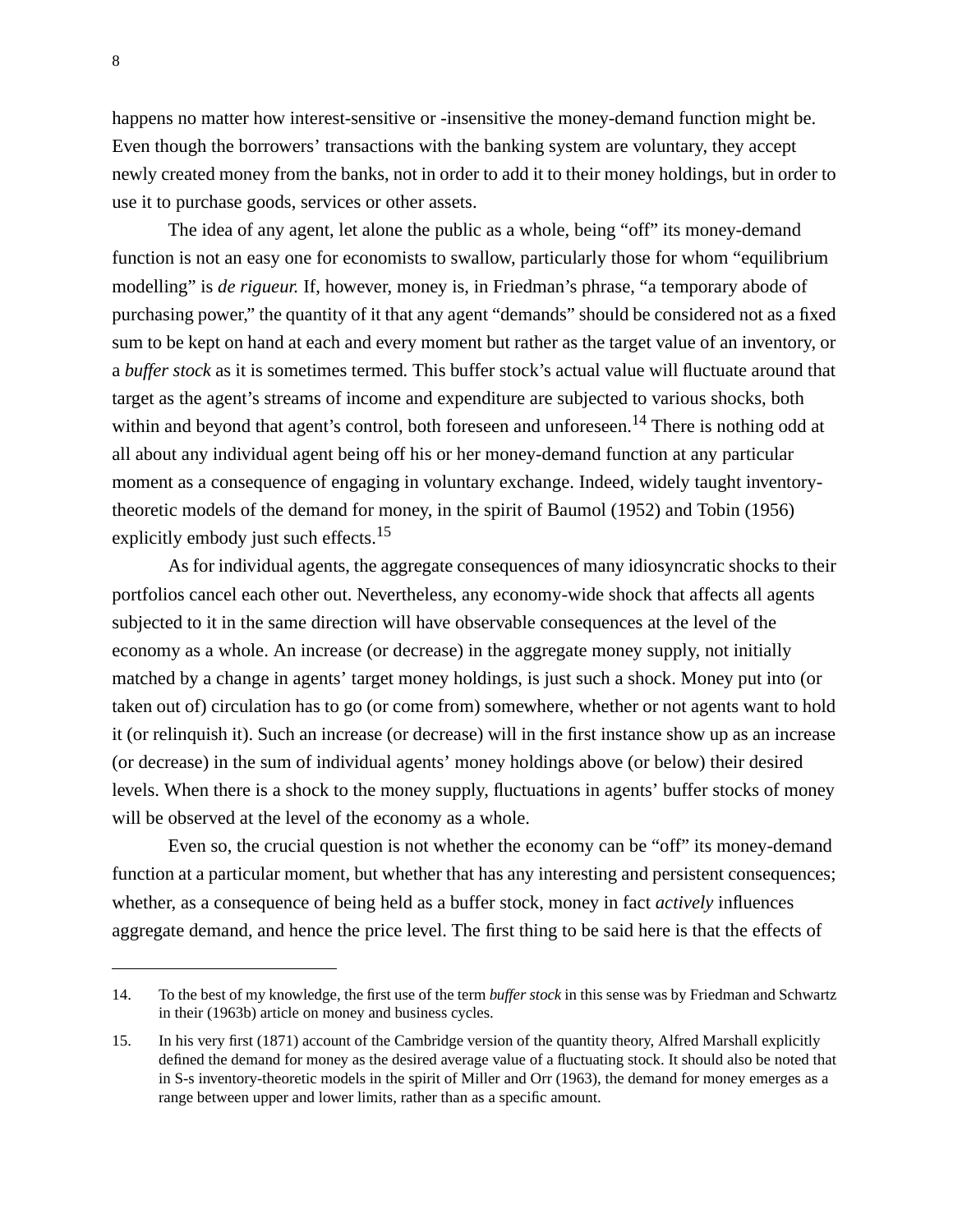any shock to the money supply that pushes the economy off its money-demand function will depend on how long that shock persists and is expected to persist. To use conventional vocabulary, a "transitory" shock is unlikely to have any significant consequences, because it will be, and is expected to be, quickly reversed.

A "permanent" shock is a different matter, however.<sup>16</sup> Agents affected by it will, once they perceive its permanence, face the prospect of holding stocks of real money balances whose implicit service yield is lower than that available on other assets. They will therefore try to reduce the size of those stocks. What then transpires for the economy as a whole will depend, among other things, on the nature of the monetary system.

To see why this might be, it is helpful to consider as (only) a first step the theoretically limiting special case where the nominal money supply is an exogenous variable that enters the system not through bank lending but as if dropped from a passing helicopter, a simile made popular by Milton Friedman.<sup>17</sup> Here, in the wake of a permanent increase in the nominal money supply, it is obvious that individual agents wishing to reduce money holdings back towards a target level, at which their implicit rate of return would once more be at an equilibrium value, can do so only by transacting with other agents. It is equally obvious that such transactions in and of themselves do nothing to eliminate excess money holdings at the level of the economy as a whole. Hence, each agent will continue to transact with others until interest rates, including the implicit own rates of return on consumer and producer durables, have been bid down, and/or output and/or the price level have been bid up, to whatever extent is necessary to bring the quantity of money demanded by the economy into equilibrium with the new, larger, money supply.<sup>18</sup> In short, exogenous money plays an active role in the transmission mechanism.

Effects need not be so different in an economy whose financial system consists of a central bank and commercial banks, all of whose liabilities to the public circulate as money. This would

<sup>16.</sup> Brunner and Meltzer argued from the 1970s onwards that the distinction between permanent and transitory shocks, and the inability of agents immediately and accurately to differentiate between them in particular instances, was far more important than that between economy-wide and localized shocks to understanding why monetary disturbances have real effects. See Brunner and Meltzer (1993) for an account of their case and references to their earlier expositions of this point.

<sup>17.</sup> Friedman's fable of an increase in the nominal supply of money delivered to an economy by helicopter was intended to characterize an economy in which money was clearly exogenous. He first set it out in his essay "The Optimum Quantity of Money" (Friedman 1969).

<sup>18.</sup> A distinction is sometimes drawn between one monetary policy transmission mechanism, associated with the passive-money view, that works through interest rates and another, associated with the active-money view, that relies on direct effects of excess money holdings on expenditure. As the above discussion ought to make clear, this distinction has no theoretical basis. The most that might be claimed is that the passive-money view pays particularly close attention to observable market rates of return, while the active-money view insists on the crucial relevance of unobservable implicit real rates of return on such items as money balances and consumer and producer durable goods.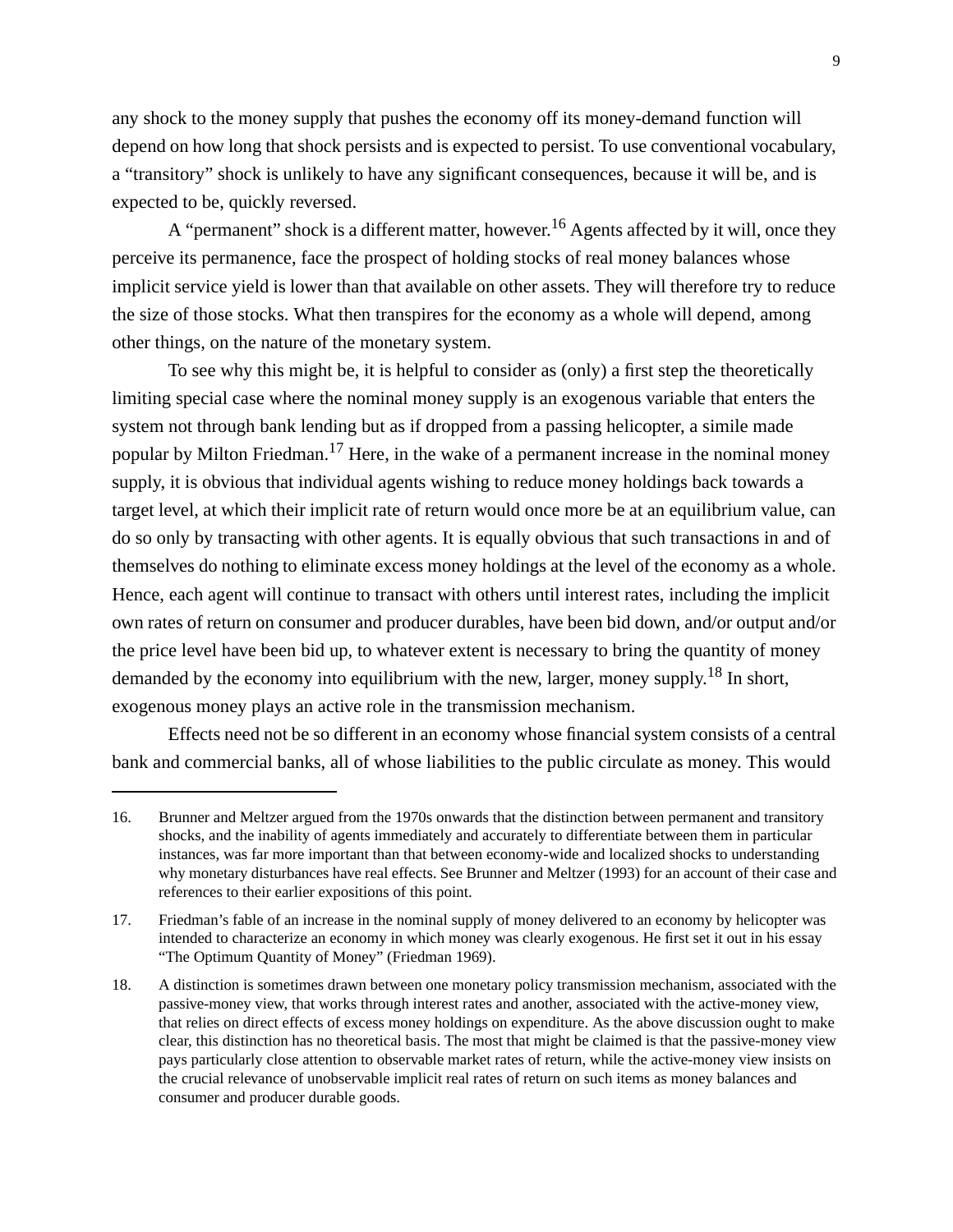be true even if the central bank were to use the interest rate as its policy instrument. In that case, to take a specific example, a cut in the interest rate that initially led to a permanent increase in the public's demand for nominal bank credit would also produce a permanent change in the banking system's supply of nominal monetary liabilities, of which the public as a whole would be unable to rid itself. So long as the demand for nominal credit remained unchanged and was satisfied, the banking system's balance sheet identity would ensure that this new money remained in circulation. As in the helicopter-money case, some argument or arguments in the economy's money-demand function would therefore have to adjust to restore equilibrium between the supply and demand for money, and monetary policy's transmission mechanism would involve not just the first-round direct effects of a lower interest rate on aggregate demand, but also the subsequent effects of an accompanying excess money supply on expenditure flows. In this case, the quantity of money is an endogenous variable in the economic system, but it clearly plays an active role in the transmission mechanism.

Now it should be noted that a cut in the central bank's interest rate is not the only action that can set in motion a series of events such as those just described. Fiscal expansion financed by money creation can do so, as can an autonomous change in the willingness of commercial banks to make loans, or a disturbance on the demand side of the market for bank credit. A positive shock to productivity, for example, or to consumer or business confidence, by increasing private agents' proclivity to borrow from the banks, can obviously set in motion a process of monetary expansion. In the presence of a banking system, a change in money growth will occur in response to anything— not just a monetary policy action by the central bank—that disturbs the margin between the public's supply of indebtedness to the banking system and its demand for stocks of durable goods and other assets.

Matters become more complicated and controversial when the banking system's liabilities include a significant non-monetary component. However, this is precisely the case that is directly relevant to the conduct of monetary policy in the Canadian, or any advanced, economy. Here, it becomes important to distinguish between narrow and broad money and to note that, in addition to the option of transacting with some other non-bank agent, a firm or household with excess money holdings can now purchase some non-monetary bank liability from the banking system. This type of transaction would reduce not only that individual agent's money holdings, but also the quantity of money in circulation, without need for a simultaneous adjustment in the size of the banking system's balance sheet. Thus, a policy-induced cut in the interest rate that leads to a permanent increase in bank credit need produce nothing more than a transitory increase in the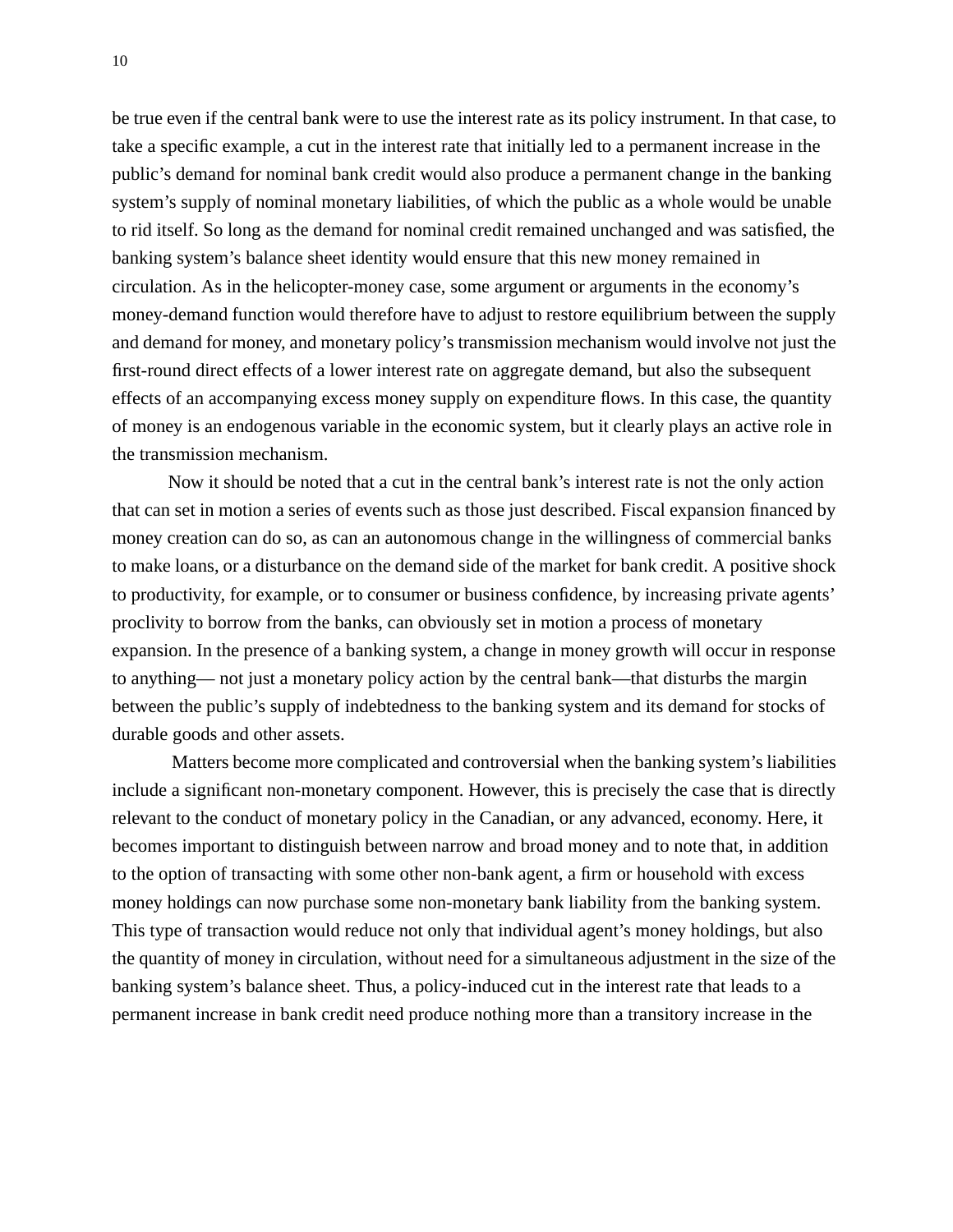quantity of money. The passive-money view would describe approximately but well the economy's behaviour in such circumstances. So long as the money-demand function was empirically stable, money growth would provide a useful indicator of the impact on the economy of monetary policy. However, the variable itself would have no causative significance.<sup>19</sup>

The foregoing argument is couched in terms of what *could* happen, not in terms of what *must* happen. The actual outcome would depend, in the first instance, on the behaviour of those particular agents who receive newly created money from the borrowers, who have spent it for whatever purpose has caused them to increase their indebtedness to the banks in the first place. It would depend on what the inflow of cash, and the corresponding outflow of whatever was exchanged for it, do to the actual composition of those agents' portfolios relative to their desired makeup; it seems impossible to generalize about this.

Thus, if we consider a firm selling, say, consumer durables, and assume that the firm's inventories and degree of bank indebtedness are both initially too high for comfort; then an inflow of cash from the sale of some item out of inventory would presumably be devoted to reducing indebtedness. Newly created money would, in this case, quickly disappear from circulation. We can conceive of a second case, where the firm initially has equilibrium levels of inventories and indebtedness. The cash inflow might be spent on replacing the item sold, and remain in circulation for a little longer, depending on the actions of those further along the transactions chain. Or, if the firm is willing to tolerate a lower inventory for a while, but feels comfortable with its level of bank debt, its newly acquired cash might be parked in some form of notice deposit, pending a later decision, thus reducing some narrow measures of the economy's money supply, though perhaps not broader ones. And so on: there seems virtually no limit to the possibilities, a sure sign of some deficiency in our theoretical understanding of the matters under discussion.20

<sup>19.</sup> Indeed, to the extent that money demand varied with factors other than the inflation rate, its usefulness as an indicator of the stance of policy, let alone as an intermediate target, would also be vitiated. This is the basic reason why Svensson's (1998) passive-money model, referred to above, yields its negative verdict on using money growth as a supplementary target in an inflation-targeting regime.

<sup>20.</sup> This is one of the deficiencies that monetary general equilibrium (MGE) models, characterized by "limited participation" in financial markets and by portfolio adjustment costs, might help us to repair. Such models are well adapted to dealing explicitly with a sequence of events in which money is given to firms by way of bank loans and then is paid out to households, who in turn take portfolio-allocation and expenditure decisions influenced by their cash receipts, which in due course impinge again on banks and firms. See Hendry and Zhang (1998) for an example of work in this genre.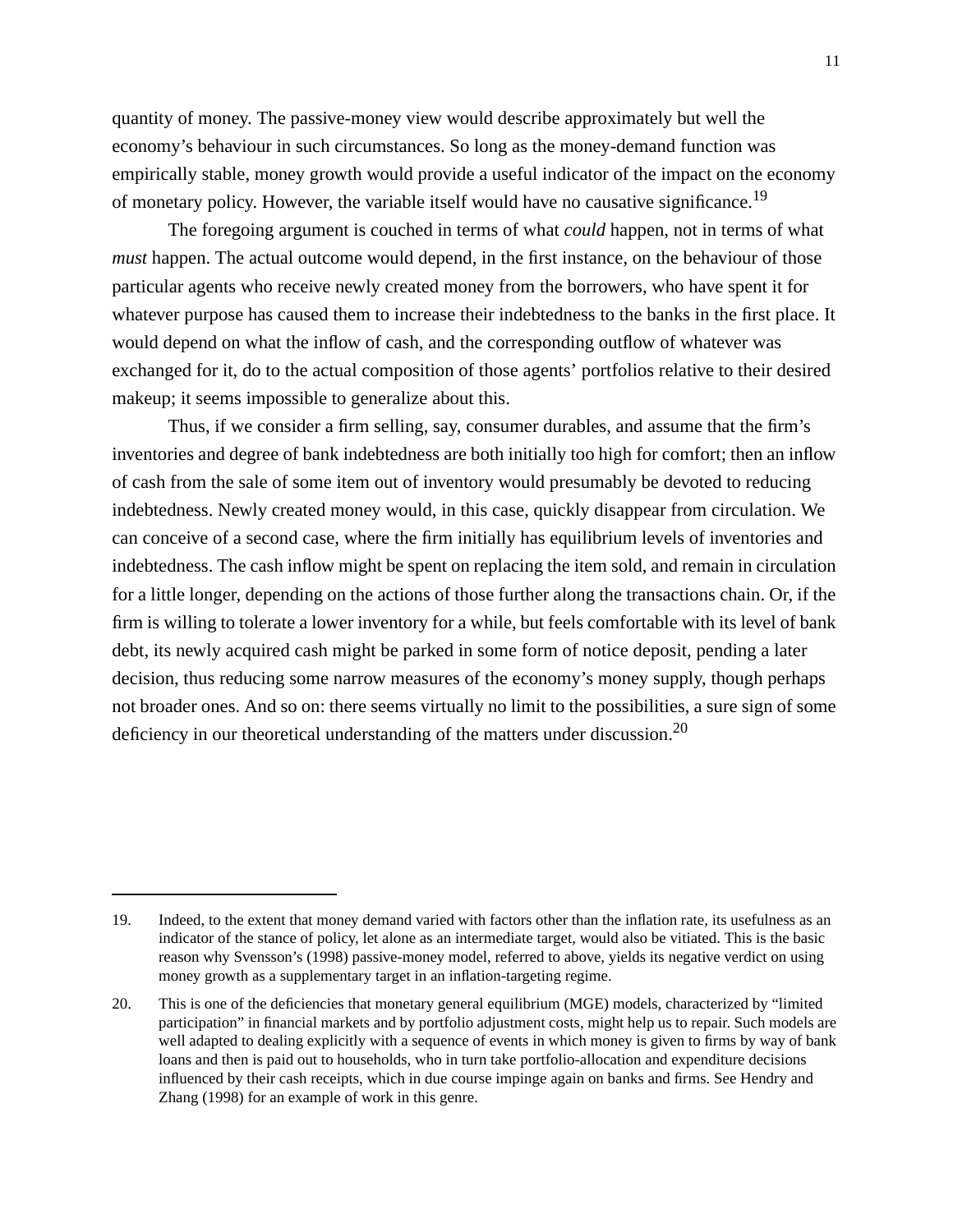### **4. Some empirical regularities—the demand for money and money as a leading indicator**

We must turn to empirical evidence for some hints about how these effects play out in practice. To do so is not unlike allowing data to determine the values of "free" parameters in an incompletely specified model; this, it should go without saying, is no substitute for attempts to advance theoretical understanding. It may nevertheless be a useful complement to such efforts, providing some stylized facts to discipline theoretical conjectures. In any event, pending the outcome of further theoretical work, it seems to be the only step available other than abandoning the enquiry altogether.

It is convenient to begin here by referring to our empirical knowledge of the moneydemand function. Although Friedman's (1956) conjecture that money demand is an empirically stable function of a few arguments may have been too optimistic, there is overwhelming evidence consistent with the view that velocity indeed is the outcome of individual agents' systematic portfolio choices, even if the constraints imposed on those agents by the structure of the financial system have, from time to time, been subject to variations that have in turn caused the moneydemand function to shift. $2<sup>1</sup>$ 

The fact that a structural money-demand function does indeed seem to exist is nevertheless neutral between passive and active views of the role of money in the economy. At first sight, the form of equation best adapted to pinning down the relationship appears more easily reconciled with the passive-money view. The quantity of money demanded by the economy is not an empirically observable variable, and economists estimating the relationship in question by single-equation techniques therefore use the quantity of money actually in circulation as their dependent variable. Crucially, except when using data that is highly aggregated over time—e.g., cycle-phase or even cycle-average measures—the performance of empirical money-demand functions is almost always improved by allowing for significant time lags in the response of their dependent variable to those variables thought to determine the demand for money. The simplest way to make such allowance is to add a lagged value of that dependent variable to their right-hand side, a common practice over the years.

Relationships of this type have usually been referred to as *short-run* money-demand functions and are obviously compatible with the behaviour of agents who start out with a certain level of money holdings and adjust them slowly towards a new equilibrium by way of transactions

<sup>21.</sup> The most thorough body of empirical work on the influence of institutional change on velocity is by Michael Bordo and Lars Jonung. See, for example, Bordo and Jonung (1990), where references to their earlier publications on the topic are also found.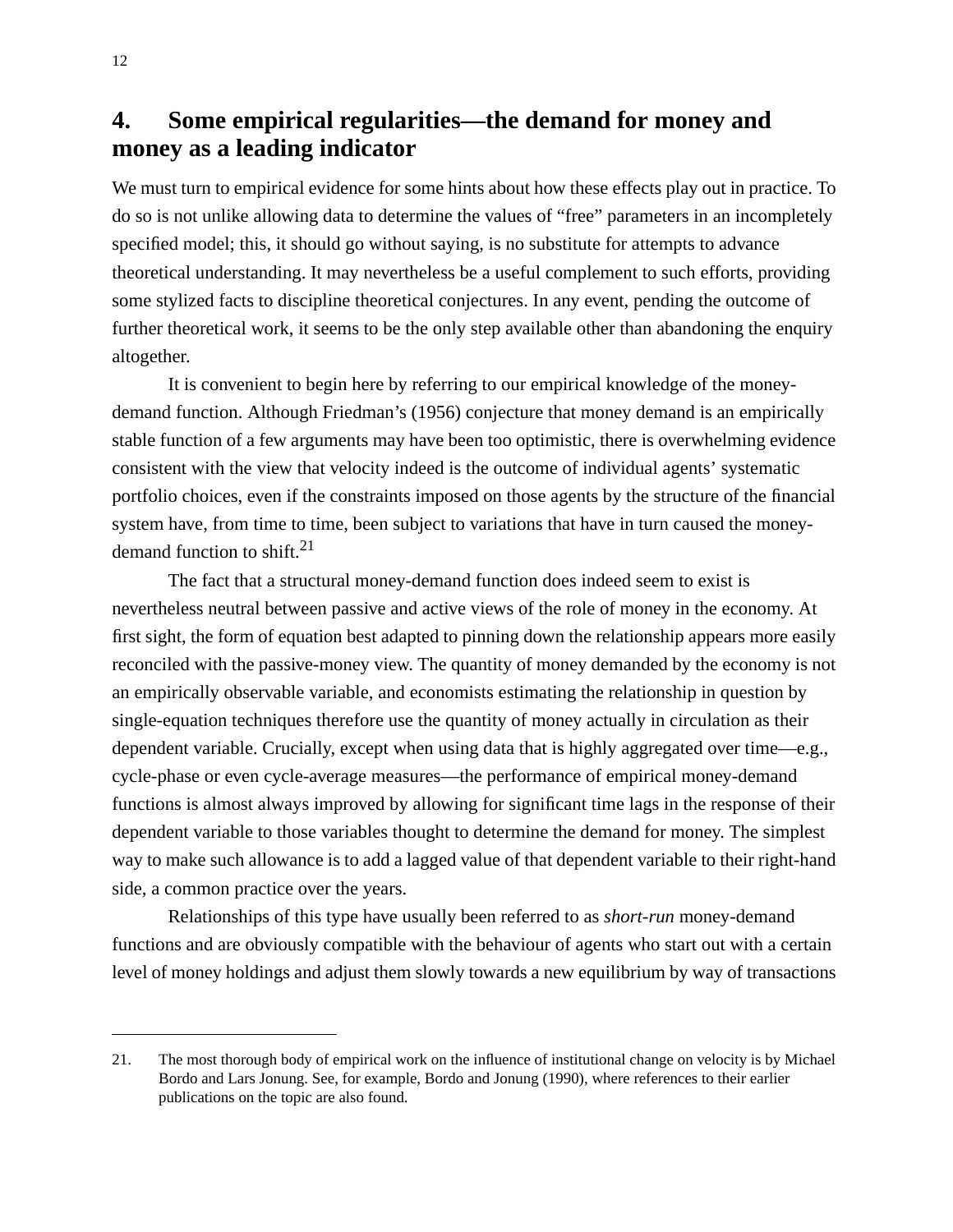with the banking system when factors affecting their demand for money vary.<sup>22</sup> Not least is this so when one of those factors is an interest rate under the control of the monetary authorities and when the others, real income and the price level, say, vary in response to that interest rate by way of mechanisms embedded in other parts of the economic system. However, although such a passive-money system would be sufficient to generate the stylized facts captured by the typical empirical short-run money-demand function, it is not necessary. It can, and has, been shown that the stylized facts in question can just as easily be generated in an environment characterized by a completely exogenous "helicopter" nominal money supply. The stylized facts are also compatible with a world in which money is largely made up of the liability side of the banking system's balance sheet, but in which, once created, the money stays in circulation for a while and affects expenditure.<sup>23</sup>

What differ among these cases are the sources of the time lags that make it empirically necessary to invoke the distinction between short-run and long-run responses in the first place. In a passive-money world, these would be solely portfolio-adjustment costs paid by individual agents. In a helicopter-money world they would include the factors making for money wage and price stickiness in the economy, while in the awkward intermediate case, parameters would have to be added that were associated with the likelihood of excess money falling into the hands of agents who would prefer to transact with the banking system, rather than some other agent, as its initial holders attempt to get rid of it.<sup>24</sup> Data on empirical money-demand functions are equally compatible with purely passive, purely active, and bi-directional interpretations of the interaction between money and the economy. However, only in the first of the above cases should the estimated relationship be referred to as a short-run money-demand function. In the others it is best thought of as an equation that supplements a long-run demand function with some unspecified quasi-reduced form of the transmission mechanism of monetary policy.

<sup>22.</sup> The coexistence of this evidence on the money-demand with equally strong evidence that money is a leading indicator of output and prices, to be discussed below, has sometimes caused perplexity. A 1990 Bank of Canada conference was devoted to this question. Papers by Allan Crawford (1992) and Allan Gregory, Gregor Smith, and Tony Wirjanto (1992), as well as comments by Douglas Purvis (1992), Pierre Duguay (1992), and Peter Howitt (1992), directly addressed the issues. As the reader will note, this paper carries on the discussion, largely along lines explored by Howitt.

<sup>23.</sup> Among papers dealing with this issue are Carr and Darby (1981) and Lane (1990). I have discussed this and related questions in Laidler (1990, chs. 2 and 5) where an extensive set of references to related contributions is to be found. See also Laidler and Robson (1995). The multiple possible interpretations of empirical moneydemand functions are, of course, but a special example of a general phenomenon—namely, the impossibility of validly deriving uniquely true theoretical propositions from empirical evidence. One can find that the data are inconsistent with a theory, and therefore disprove it, but consistency, though perhaps comforting, can never provide incontrovertible proof of any theory.

<sup>24.</sup> See Davidson and Ireland (1990) for an interesting analysis of these mechanisms.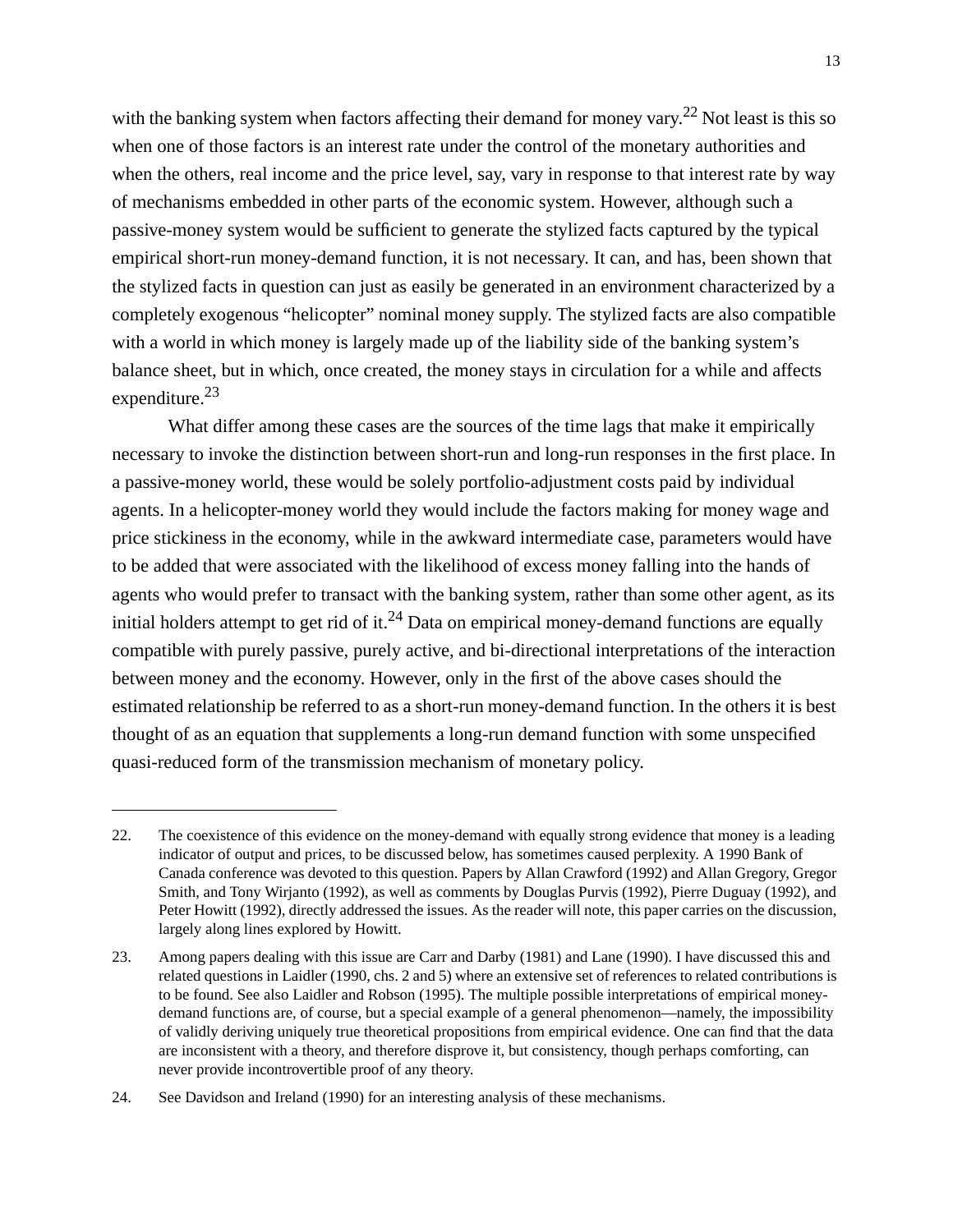*Vector error-correction* (VECM) modelling helps us a little further along with these matters. It permits estimation of the parameters of what its exponents usually interpret as the longrun money-demand function while explicitly maintaining a theoretically agnostic position on the short-run adjustment processes, known as *error correction mechanisms,* that cause actual observations to fluctuate around the function, and whose empirical characteristics may then be studied.25 An appropriate dependent variable for a long-run money-demand function is *real* money balances, the quantity of nominal money in circulation deflated by the price level. VECM modelling permits the out-of-steady-state behaviour of real balances to be decomposed into changes in these two components. If *nominal* money is completely *exogenous* to the rest of the economy, then the out-of-equilibrium dynamics of *real balances,* as they move back towards their steady state after a disturbance, must be dominated by fluctuations in the *price level;* if *nominal* money is *passively endogenous,* those same dynamics will be dominated by fluctuations in *nominal balances,* while in an intermediate case, the process of adjustment will be shared between both variables.<sup>26</sup>

In the case of Canada, this last possibility seems best to explain the data. The implications of this result, taken at face value, are: first, that a fraction of non-bank agents large enough to matter attempts to eliminate discrepancies between desired and actual holdings of money by transacting with other non-bank agents; second, that these efforts affect the overall pressure of demand in the economy, and eventually the price level; and third, that observed changes in the quantity of real money in circulation are the result of money playing an active role in the transmission mechanism; but finally, that there is a non-trivial passive element to money's role in that mechanism.

<sup>25.</sup> Söderlind and Vredin (1996) caution against interpreting co-integrating vectors among money, output, and interest rates as structural money-demand functions and construct a particular case in which this interpretation, though apparently plausible, is incorrect. Their result is, of course, a special case of the general proposition mentioned two footnotes above about the impossibility of validly inferring true theoretical statements from empirical evidence. I am grateful to Pierre St-Amant for drawing my attention to this paper.

<sup>26.</sup> The approach summarized here was applied to Canadian data by Hendry (1995). There is more than a passing resemblance between Hendry's VECM approach and that pioneered 20 years ago at the Reserve Bank of Australia by Jonson, Moses, and Wymer (1976) using FIML techniques. Both emphasize the influence of discrepancies between the supply of money and its long-run demand on other variables. The earlier work, however, obtained its results by estimating a fully specified model of the economy rather than relying on one structural equation, and was particularly well adapted to investigating the role of output fluctuations in the transmission of the effects of monetary shocks to the price level. Its results suggested that models that stress the role of an output gap in the transmission mechanism are, as a practical matter, complementary to those that rely on buffer-stock effects, rather than being drawn from some alternative paradigm. Engert and Selody (1998) have suggested that to put an "either-or" choice here is counterproductive. Their arguments also imply, correctly, that models of inflation that rely on an output gap to drive inflation, without also explaining what deeper disturbances are creating that gap in the first place, are seriously deficient. I am grateful to Seamus Hogan for extremely helpful discussion of these issues.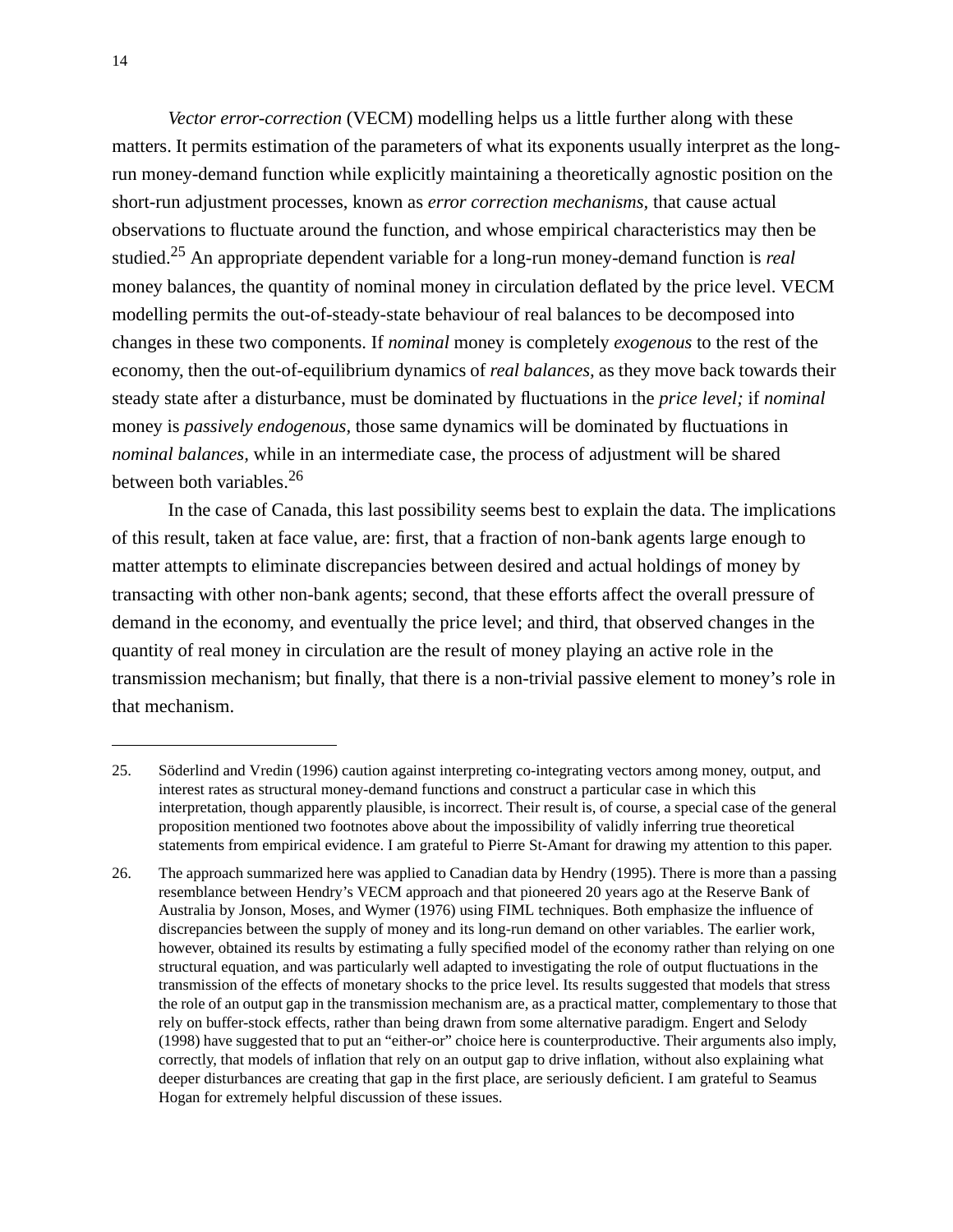This interpretation of the results of VECM studies is consistent with the outcome of a broader body of work on money's indicator properties in the Canadian economy. This literature has systematically mined time-series data on various measures of money and such key macro variables as output and inflation in a search for reliable lead-lag relationships among them, and finds that fluctuations in the money supply *lead* those in output and prices. Furthermore, these leading indicator properties remain even when account is taken of the influence of interest rate changes on output and prices.<sup>27</sup> These results are hard to square with the proposition that the quantity of money is passively determined by changes in the demand for it. Were money purely passive, one would expect it either to lag behind output and the price level, or, if it led those variables as a result of agents responding to anticipated variations in them, one would expect money to contain no information about monetary policy's influence that was not already fully signalled by the behaviour of interest rates.

# **5. Some empirical irregularities—measuring the money supply and institutional change**

In textbooks, money is said to be a means of exchange, a unit of account, and a store of value. However, finding an appropriate empirical counterpart to this theoretical concept is a difficult problem, to which, for the sake of expositional clarity, the preceding discussion of empirical evidence deliberately made scarcely a reference. It is now time to make good this deficiency, and we shall see that, of money's three roles, the first two are fundamental, while the third is the source of many, perhaps most, of the difficulties in linking monetary theory to the monetary economy as it exists in the real world.

We often characterize the economy we inhabit as a *market* system, but when we do, we apply the qualifier in a way that differs from its conventional usage in economic theory. The theorist's market is a purely hypothetical institutional framework, within which prices that create and then maintain equality between the supply and demand for all goods and services are costlessly set and maintained, and in which trade takes place by continuous and frictionless multilateral barter.

This abstraction is indispensable for many purposes, but *dealing with monetary questions is not one of them.* In the real world, trade is indirect; agents typically sell the goods and services

<sup>27.</sup> Here I refer to results generated by Kasumovich (1996), who built on Hendry's (1995) work. Note that Fung and Kasumovich (1998) show that the active-money interpretation of the evidence implicit in this result also seems to apply to data drawn from other G-6 countries. This finding, that money has leading-indicator properties even when the effects of interest rates are allowed for, provides the most compelling evidence for the active-money view because it is conceivable that, in response to interest rate changes, agents could passively adjust their money holdings in anticipation of future price and output changes. On these matters, see Freedman (1992), especially pp. 548–9.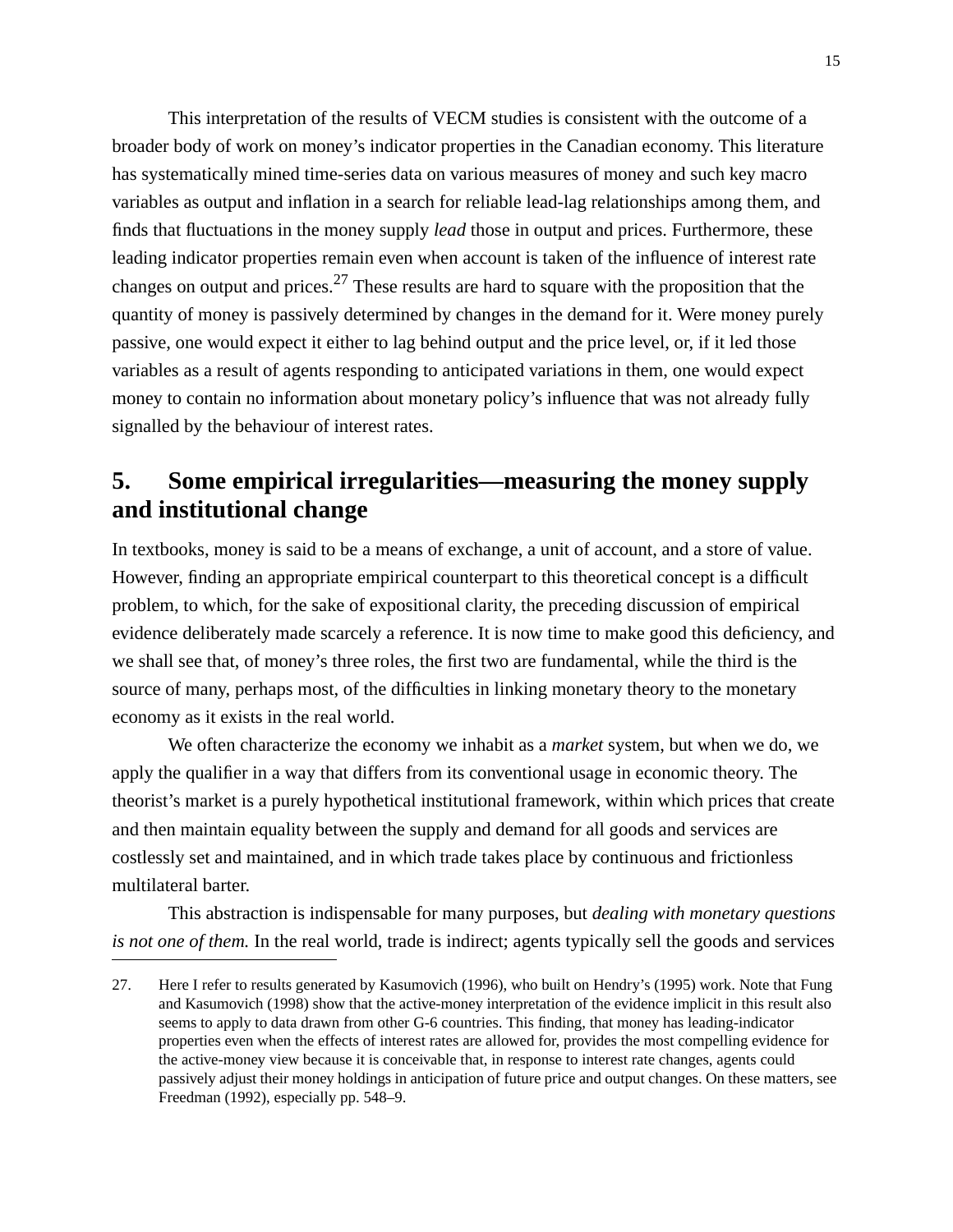they supply at times and places different from those at which they buy what they demand. They usually bridge the gap between the two sets of transactions by accepting, holding, and in due course, paying out some commonly acceptable intermediate item. That item is money, in its means-of-exchange role. Since virtually everything that is bought or sold is exchanged for money, it is convenient to have the prices of all other goods and services stated in terms of it; so, money usually serves as the economy's unit of account too.<sup>28</sup> An item must be at least minimally durable if it is to be used as a means of exchange, so anything that can serve that purpose can also be used to store wealth. But an enormous variety of items that are not means of exchange can also be used for that purpose. Hence, though anything that functions as money will have properties that enable it to be employed as a store of value, this third function, unlike the first two, is not a uniquely defining characteristic of money.

These considerations suggest that when we construct an empirical measure of money the means-of-exchange role should dominate our choice of what to include and exclude. We have also seen that this role is essential in getting agents voluntarily to exchange debt for money in their credit-market dealing with banks; thus, any analysis of monetary policy's transmission mechanism that relies on an active view of money must also pay careful attention to it. However, the very fact that some monetary economists use the phrase *transactions money* to specify the real-world aggregate to which they attach primary importance suggests that this guideline is not straightforward to apply in practice, and indeed it is not.<sup>29</sup>

In Canada, for example, currency is generally acceptable, and to pay for an item using it renders the transaction final. Funds in a chequable demand deposit held at a chartered bank are immediately available to their holder and are also generally acceptable, so they too are money. But in the case of chequable notice deposits, their holders' contracts with the banks whose liability these deposits are gives the latter the right, admittedly never exercised in practice, to require notice of withdrawal—so perhaps they are not quite immediately available. And, though a passbook savings account is not directly chequable, funds held in one can be used as an automatic backstop to a chequable account should it be overdrawn (often, however, a fee is charged that makes their use for such a purpose costly). On the other hand, some agents treat passbook

<sup>28.</sup> An interesting account of modern approaches to this line of analysis, based on search theory, and their relationship to older, largely Austrian ideas, is given by Gravelle (1996). Such analysis is sometimes interpreted as showing how monetary exchange can evolve from an initial state of barter, but, as Hicks (1994) has argued, monetary exchange seems to have developed out of a transactions system based on credit as the boundaries of exchange widened.

<sup>29.</sup> Like the "active–passive" terminology, the phrase "transactions money" also seems to have its origins in Bank of Canada discussions. It is clearly related to the commonly used expression "transactions balances" but it is not the same. Rather than referring to a quantity of money demanded by agents for use in transactions, it denotes a quantity of money supplied by the authorities that is usable in such a way.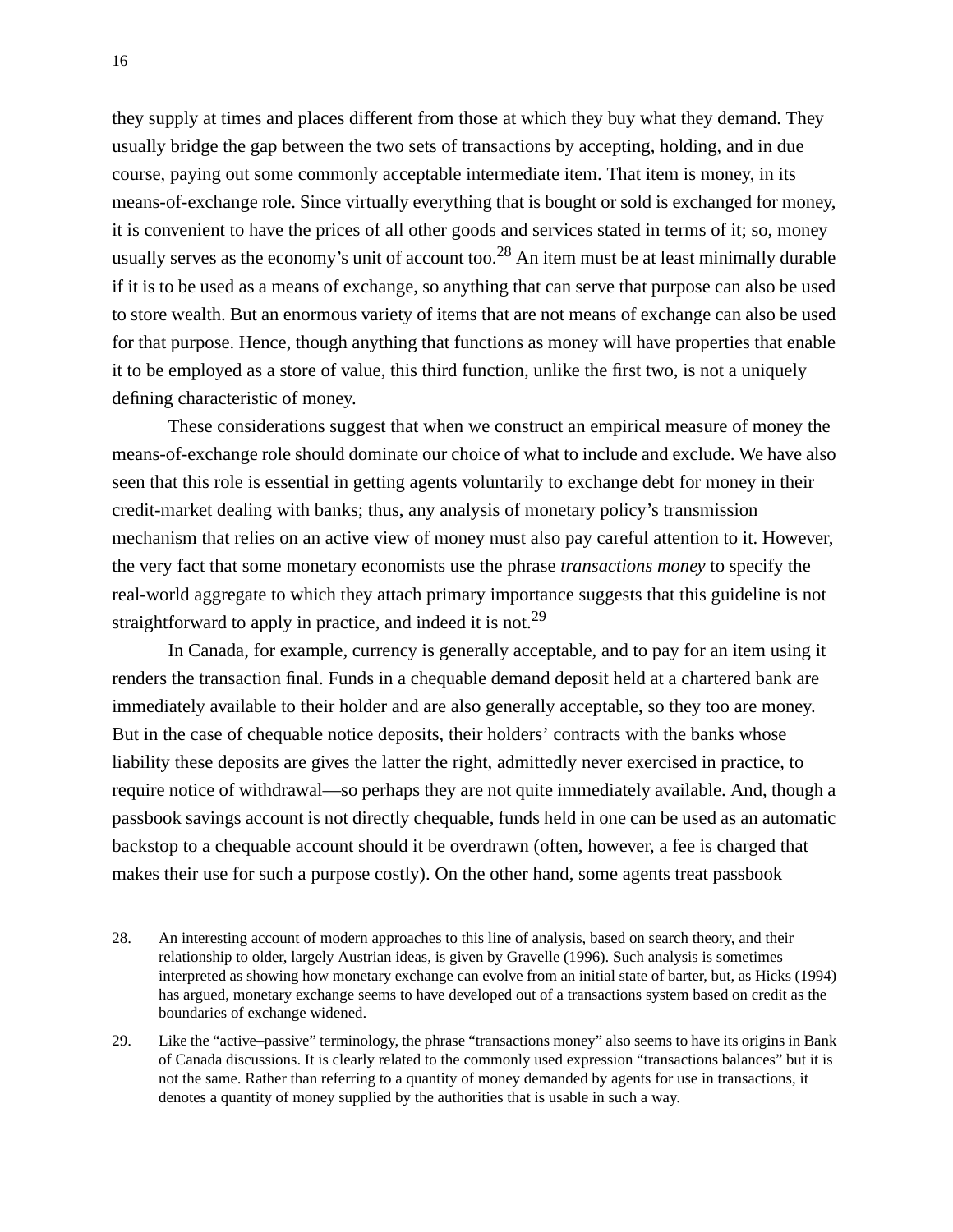accounts as savings vehicles pure and simple. And how should we deal with, for example, accounts held with trust companies, credit unions, investment dealers, or unused lines of credit with credit card companies?

Suppose, moreover, that the question of where to draw the line between "money" and other assets has somehow been settled: how should the items classified as money be aggregated? Should we simply add up their dollar value, or should we try to weight them by some measure of their degree of "moneyness" so that, for example, one dollar held as currency counts for more than one dollar on deposit in a chequable notice account? Again, the complications are virtually endless and economic theory offers no simple "one size fits all" way of dealing with them.<sup>30</sup>

Empirical applications of models related to the quantity theory of money always involve an arbitrary element in the definition of their most basic variable, namely money. That is why it has become routine to talk not of a unique quantity of money but of a number of "monetary aggregates," some more broadly defined than others, and to let the data play a role in deciding which aggregate is best suited for which purpose. For Canada, the following generalizations seem to hold. First, there do seem to exist stable demand functions for a variety of monetary aggregates, both narrow and broad, while one narrowly defined aggregate, M1, has proved usable in further studies using VECM techniques. Second, more than one aggregate seems to have good leadingindicator properties: indicators based on M1 do particularly well with respect to subsequent fluctuations in real variables and, at a longer horizon, provide useful information about inflation too. Broader aggregates seem to be useful indicators of future inflation; some of them are more accurate than M1, albeit with a shorter lead time.<sup>31</sup> Third, and crucially, all of these relationships, including those involving M1, have from time to time shifted or broken down altogether for significant periods.

There is no mystery about the sources of these shifts and breakdowns. Like any other, the Canadian financial system evolves over time. The nature of the assets it offers to the public also changes, as do as the terms on which they are offered. For example, beginning in 1979, newly developed computer technology enabled the chartered banks to calculate and pay daily interest on balances held in chequable notice accounts, while continuing inflation ensured that the rate at which such interest was paid made those accounts extremely attractive relative to traditional noninterest-bearing demand deposits. Demand deposits were included in M1, but chequable notice

<sup>30.</sup> The fullest account of the case for ultimately letting the data choose the empirical definition of money is still that of Friedman and Schwartz (1970). Note, however, that this approach is open to the danger of circular reasoning, whereby the aggregate with the most stable demand function is chosen and then used to demonstrate the stability of the money-demand function; see Mason (1976). For an account of questions about how best to aggregate over various assets, see Barnett (1990).

<sup>31.</sup> For a succinct summary of recent results on the leading-indicator aspects of various monetary aggregates, see Atta-Mensah (1995), particularly section 3.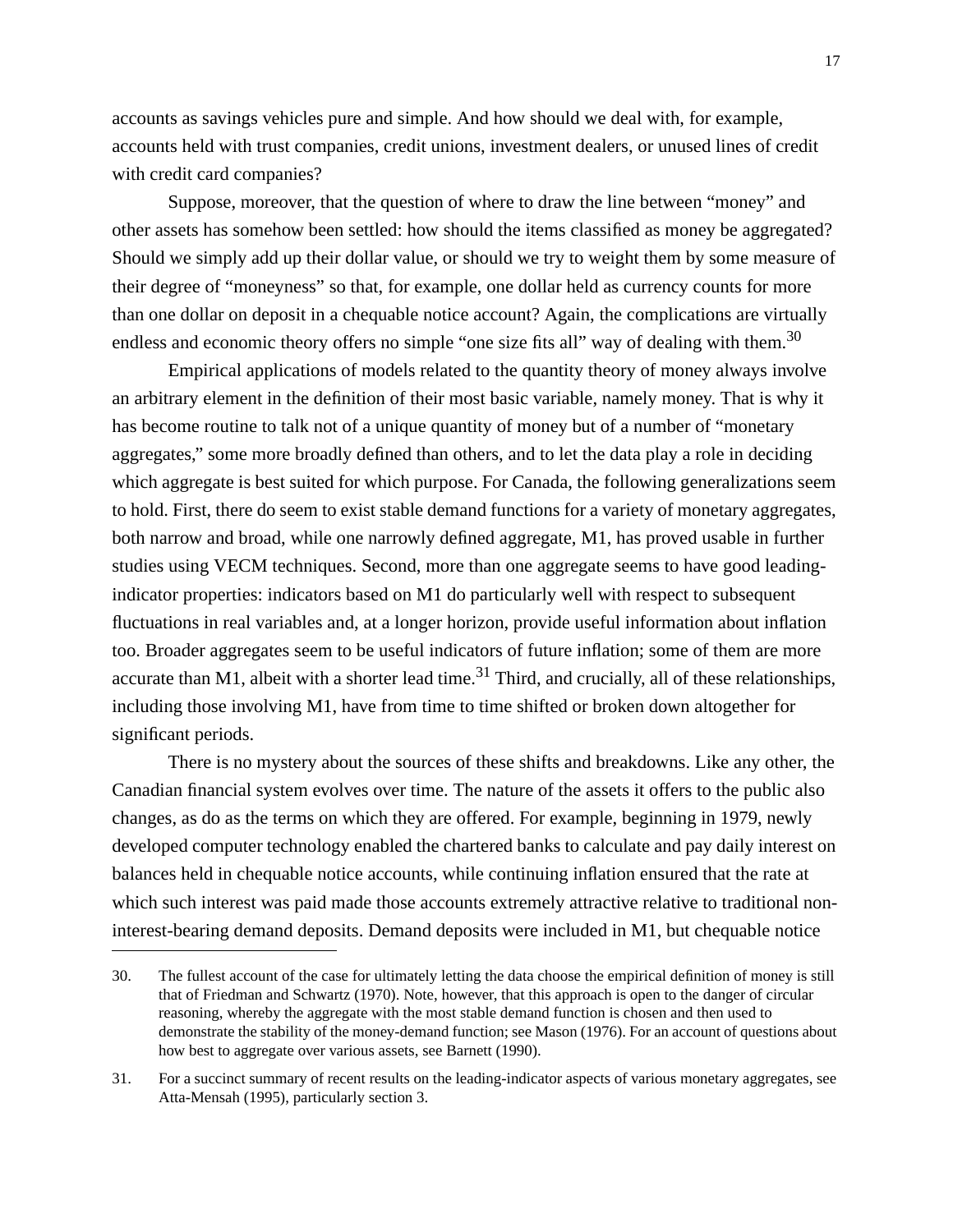deposits were not, and so, inevitably, the demand function for M1 shifted as agents moved funds from the former to the latter. All this is easy to explain in hindsight, but at the time it was difficult to predict; and it took three or four years for the financial system to adapt to these changed circumstances. Small wonder that M1 growth targeting was given up, although it is now clear that the M1 demand function did stabilize again in the mid-1980s.<sup>32</sup>

Now, in the late 1990s, the demand for M1 seems to be undergoing another disturbance rooted in institutional change, this time related to the recent phasing-out of reserve requirements against the liabilities of chartered banks. Before that change, reserve requirements against demand deposits, included in M1, were higher than those on other classes of deposits, giving the banks incentive to work with their customers to minimize holdings of demand deposits, and to take considerable care in classifying the data on deposit liabilities that they reported to the Bank of Canada. With the general disappearance of reserve requirements, banks have begun to pay interest on demand deposits that were once non-interest-bearing accounts, and business customers seem to be shifting an increasing fraction of their liquid assets into them. Recent double-digit growth of M1 is, to a probably significant but now-unmeasurable degree, the result of these developments, rather than of a loosening of monetary policy.  $33$ 

Broad aggregates are relatively less prone to such demand shifts, because asset reallocations across the margins between transactions money and certain other liquid assets in response to institutional changes are hidden within them. But these aggregates have difficulties of their own. Consider: whatever guaranteed investment certificates (GICs) or Canada Savings Bonds (CSBs) might be, they are not means of exchange, nor are they immediately and cheaply convertible into one. Passbook savings accounts are readily convertible, but they are also used as savings instruments by a significant fraction of holders; they are, therefore, close substitutes for chequable notice deposits on one margin, and for GICs and CSBs on another. Thus, an aggregate that includes chequable notice deposits but excludes passbook savings accounts draws an arbitrary line in one place, while one that includes the latter but excludes GICs and CSBs draws an equally arbitrary line in another. Similar considerations arise with a variety of other assets, and

<sup>32.</sup> The earliest and still standard reference dealing with institutional developments in the late 1970s and early 1980s is Freedman (1983). It has subsequently become apparent that the addition of a shift dummy variable for the years 1980 to 1982 seems to be enough to render the Canadian demand for M1 function stable, by conventional standards, from the mid-1950s until the early 1990s. See Hendry (1995) for a recent investigation of the demand for M1 over the 1956–1993 period.

<sup>33.</sup> Boessenkool et al. (1997) seems to have been the first published study to draw attention to and attempt to make allowances for this recent shift in the demand for M1. The foregoing discussion owes a great deal to conversations with Loretta Nott.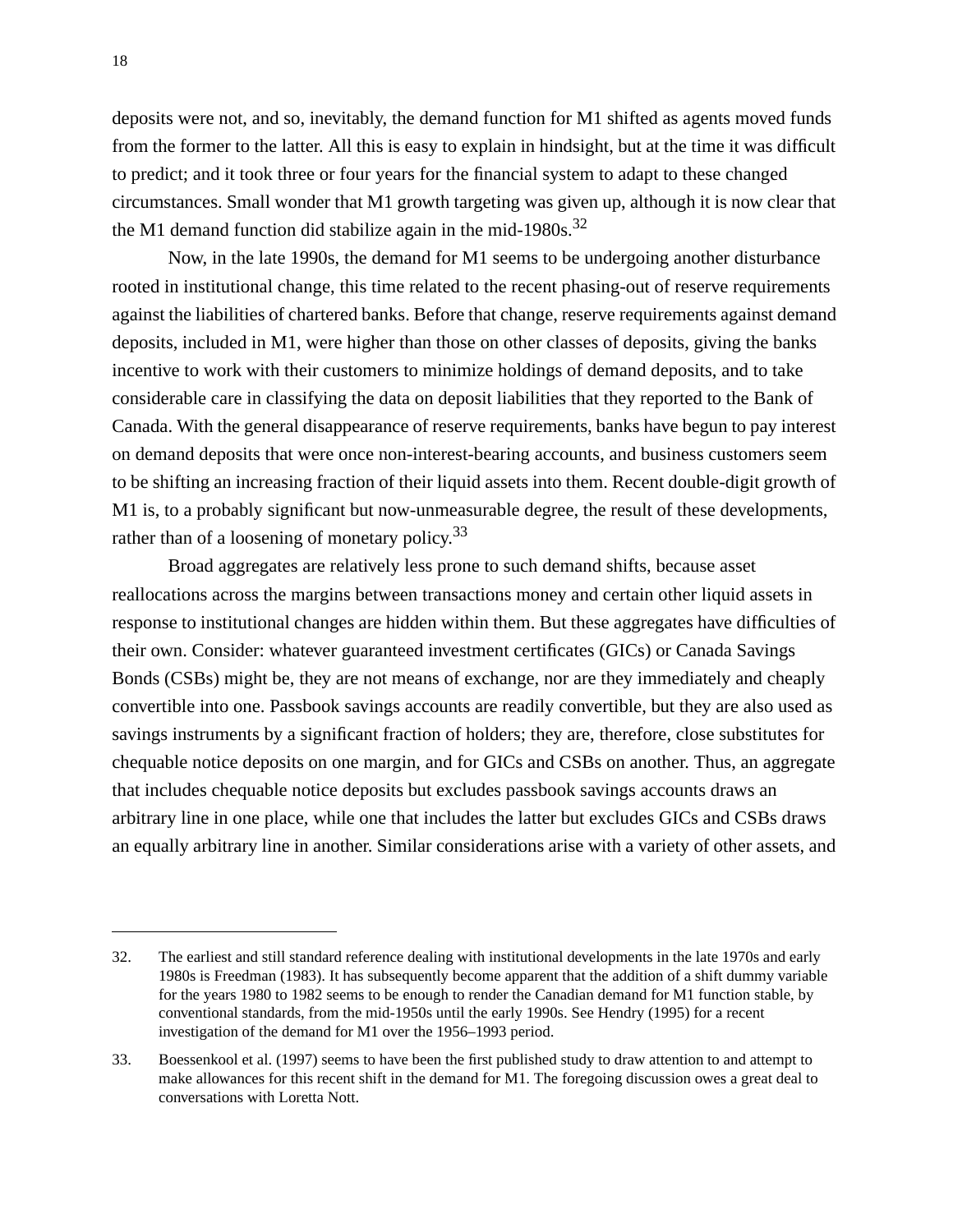as the array of products that the financial services industry offers the public changes over time, so too will new problems of this sort continue to arise.<sup>34</sup>

The uncomfortably wide gap between simple economic models and the world we actually inhabit, where a sophisticated financial system provides a broad and changing array of assets, some of which more obviously play a means-of-exchange role than do others, cannot be permanently bridged by more research. The best that can be done is to monitor the effects of institutional change on the relationship between monetary theory and the monetary system to which that theory is being applied, and to adjust the application to whatever new information this monitoring provides.

#### **6. The monetary policy framework**

I have already noted that the analytic framework in terms of which the Bank of Canada's policy is designed and conducted has no well-defined place for any monetary aggregate beyond an indicator role. This is not surprising, because policy-makers usually look to economic models to define the roles of variables for them, and the explicit model, QPM, which informs the Bank's framework, excludes monetary aggregates altogether. To be sure, analysis derived from QPM is not the only factor in the Bank's policy decisions, nor does that model mimic precisely what the Bank actually does. Thus, the Bank's policy instrument is the overnight rate, and its preferred short-term indicator of the stance of policy is the monetary conditions index (MCI), a weighted average of the yield on 3-month commercial paper and the exchange rate of the Canadian dollar against the basket of other G-10 currencies. In contrast, within QPM itself the key monetary policy variable is the spread between the commercial paper rate and the 10-year government bond rate. Even so, the bond rate and the exchange rate are endogenous variables in QPM, so recognizable informal links do exist between the model and the Bank's operating framework.

As to the quantity of money, the authors of QPM suggest that its "seemingly curious" absence from their model is "more apparent than real." They make this claim because, within the model, "it is straightforward … to close the circle with respect to money growth … by specifying a link between inflation and money growth and between the price level and the money stock using a money-demand function … but nothing would be added except an endogenous determination of monetary magnitudes. At this level of discussion, money is there; staff simply do not pay any explicit attention to it" when they use QPM in policy exercises. The money, whose absence from QPM is "more apparent than real," that is to say, is passively endogenous and has no active role to play in monetary policy's transmission mechanism. The Bank's use of monetary aggregates as

<sup>34.</sup> I am grateful to Kim McPhail for helpful discussions about broad monetary aggregates.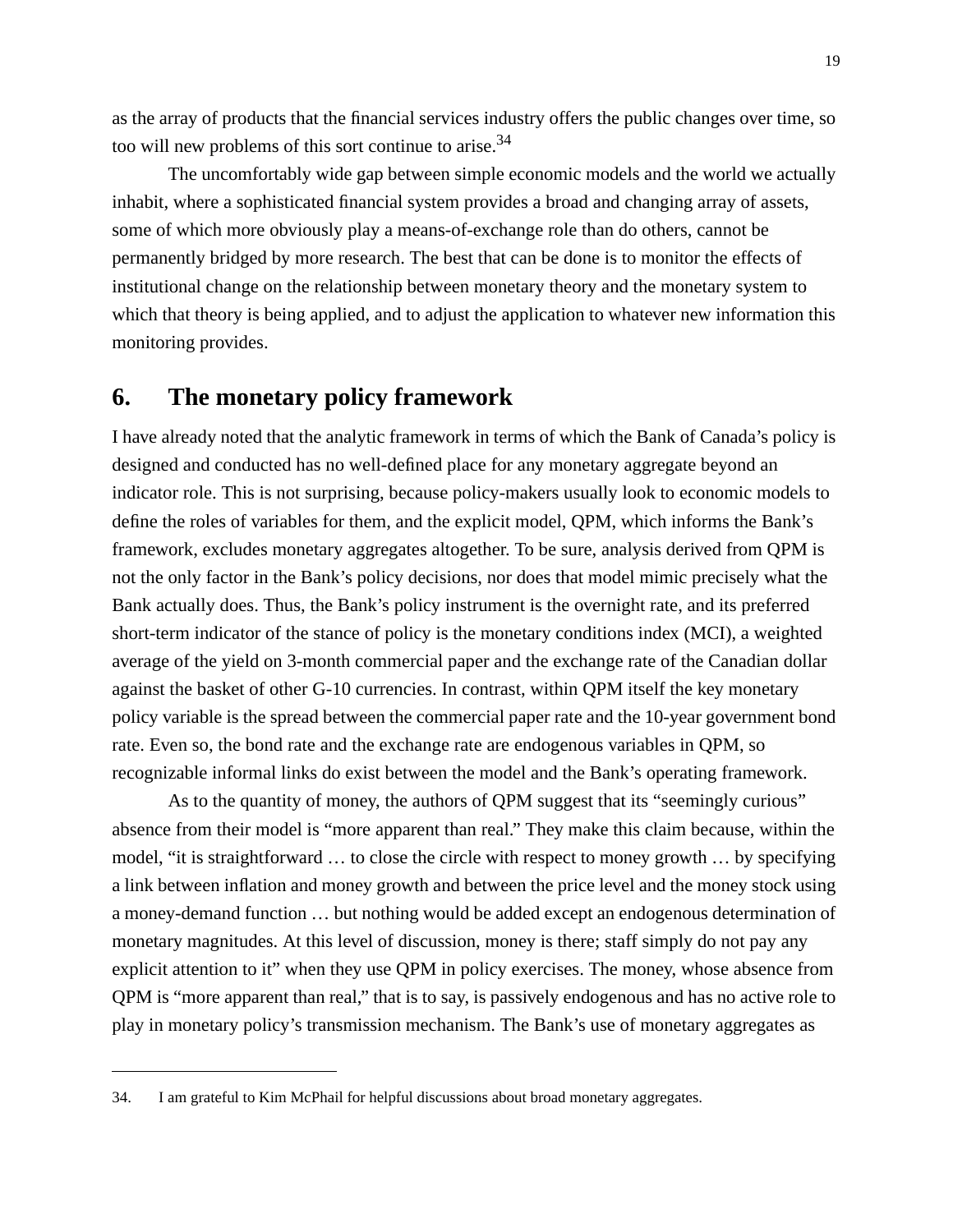informal and supplementary indicator variables for policy-making purposes is compatible with this view.35

It is simply a fact that the interest rate spread used in QPM is an extremely good substitute for leading indicators based on M1, particularly with respect to real economic activity, and so it might be argued that no great harm comes from its ignoring active money. The problem with QPM, however, and indeed with the Bank's operating framework, is not just that they have no role for active money, but that they also leave an uncomfortably wide gap, whether measured in terms of steps along a causative chain or simply by the passage of time, between changes in the policy variables they emphasize and the response of the Bank's inflation-rate target. Today's actions visà-vis interest rates must be geared to a forecast of the inflation rate six to eight quarters in the future, and, as time passes, policy must be adapted to changes in that forecast. In effect, if the Bank is to avoid short-term distractions, then it must take the risks inherent in allowing a forecast of inflation to replace the actual inflation rate as the main focus of monetary policy. The intellectual discomfort that these risks must generate could be eased by monitoring and responding to some observable *intermediate target* variable, which is affected by policy actions earlier than inflation, but to which inflation's own subsequent behaviour seems to respond systematically.

The obvious candidate offered by QPM for this role is the "output gap"—the difference between the current level of real GDP and an estimate of the maximum sustainable value of that variable. This gap responds to monetary policy earlier than does inflation and it is critical in transmitting the effects of monetary policy to that ultimate target, both within QPM but also apparently within the Canadian economy. These properties of the variable suit it well to the "intermediate target" role.

However, there are objections to using it in this way. To begin with, were one to try to measure it directly, one would need an estimate of the economy's "natural" unemployment rate, one of the hardest variables to pin down in the whole of applied macroeconomics, not to mention data on available productive capital, as well as factor productivity. As it is, the Bank relies on direct estimates of the output gap, based on a measure of potential output derived by applying a sophisticated time-series filter to data on actual output, a procedure that carries with it problems of its own. The recent appearance of confidence bands around estimates of the gap in *Monetary Policy Report* charts suggests that the Bank itself is well aware of these measurement problems.<sup>36</sup> It is also worth recalling that, in the 1970s in particular, estimation difficulties of this sort

<sup>35.</sup> The quotations in this paragraph are from Coletti, Hunt, Rose, and Tetlow (1996, 123).

<sup>36.</sup> For a constructive technical critique of the Bank's approach to measuring the output gap, see St-Amant and Van Norden (1997).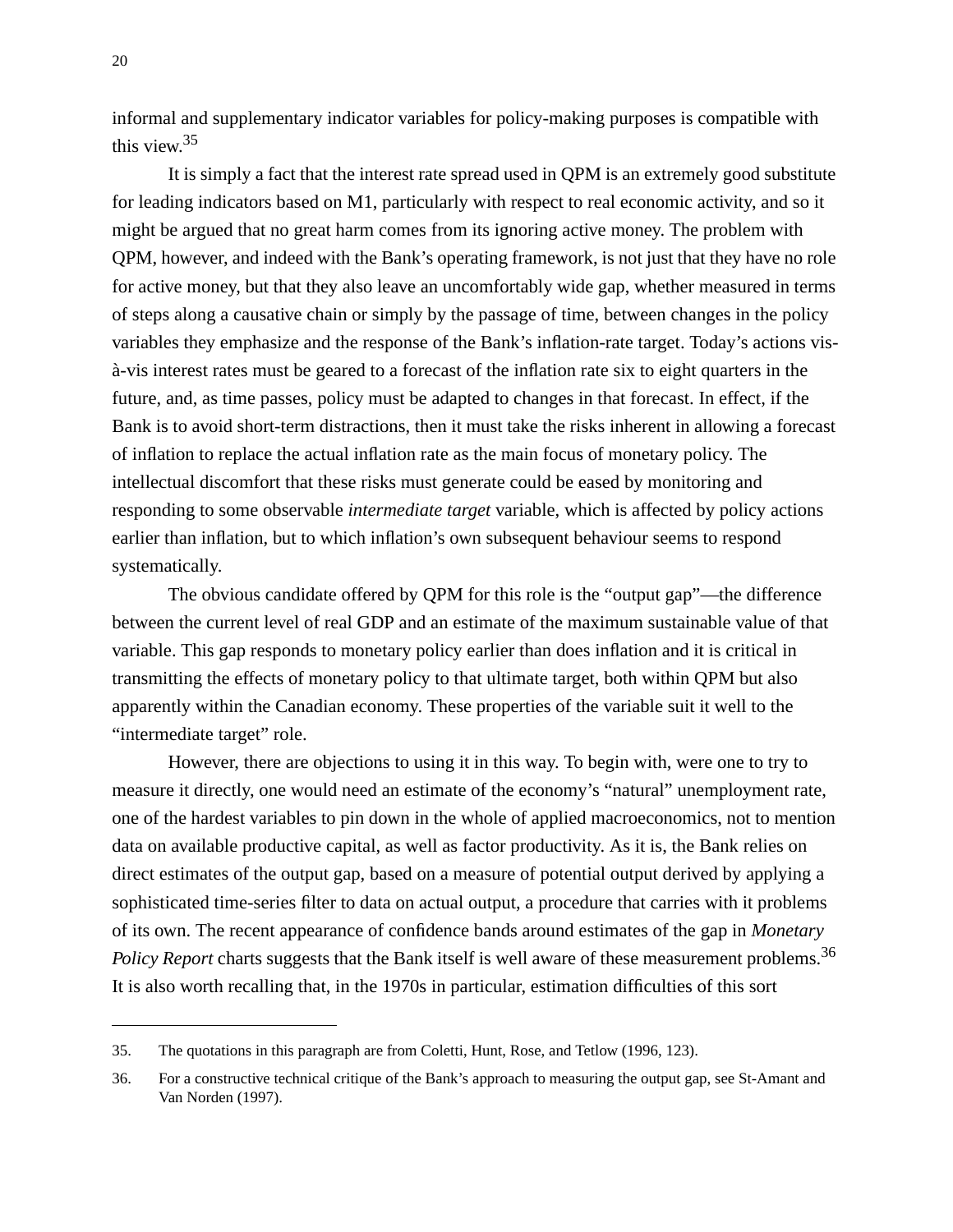interacted with over-optimism about the efficiency of the labour market to produce what turned out to be significantly over-expansionary macroeconomic policy. To enhance the role of the output gap in the current policy framework is to increase the risk that such errors might be repeated in future.

### **7. A role for monetary aggregates**

On the other hand, and notwithstanding the experience with M1 in the late 1970s discussed earlier, the use by the Bank of an intermediate policy target, based on the behaviour of one or more monetary aggregates, seems a more attractive option. In the "active-money" analysis deployed earlier in this essay, money has causative significance in monetary policy's transmission mechanism and its behaviour is subject to systematic influence by the central bank. Also, crucially, the analysis in question seems to match some key features of the Canadian economy. From a purely technical point of view, the difference between the quantity in circulation of some narrow transactions-oriented aggregate and its steady-state demand has a significance to monetary policy's transmission mechanism not unlike that of the difference between current and capacity output. A transactions money gap does not have the same capacity to generate political controversy as do measures of output and employment, however, because the level of the nominal money supply has no direct significance in its own right for economic welfare, as do the levels of real income and employment. The extra degree of insulation from political pressures that this implies for monetary policy gives a monetary aggregate an advantage over output or employment variables as an intermediate policy target.

Two more purely technical considerations also weigh in favour of using a monetary aggregate in this way. The first stems from the quantity of money lying closer than does output to what the Bank actually does along that causative chain known as the transmission mechanism of monetary policy. The chain has many links, and by the time the output gap can reveal that policy has been inappropriate, it is often too late to avoid damage. Transactions money, however, helps transmit monetary policy impulses to the output gap; as a practical matter, much more important, it also helps transmit the effects of other impulses originating on the real side of the economy when monetary policy is not changed to offset them as they occur. Even though, in Canada, it is observed on only a monthly basis, and with a lag of three weeks or so, and even though these monthly observations are extremely "noisy" such that only their trend over one or two quarters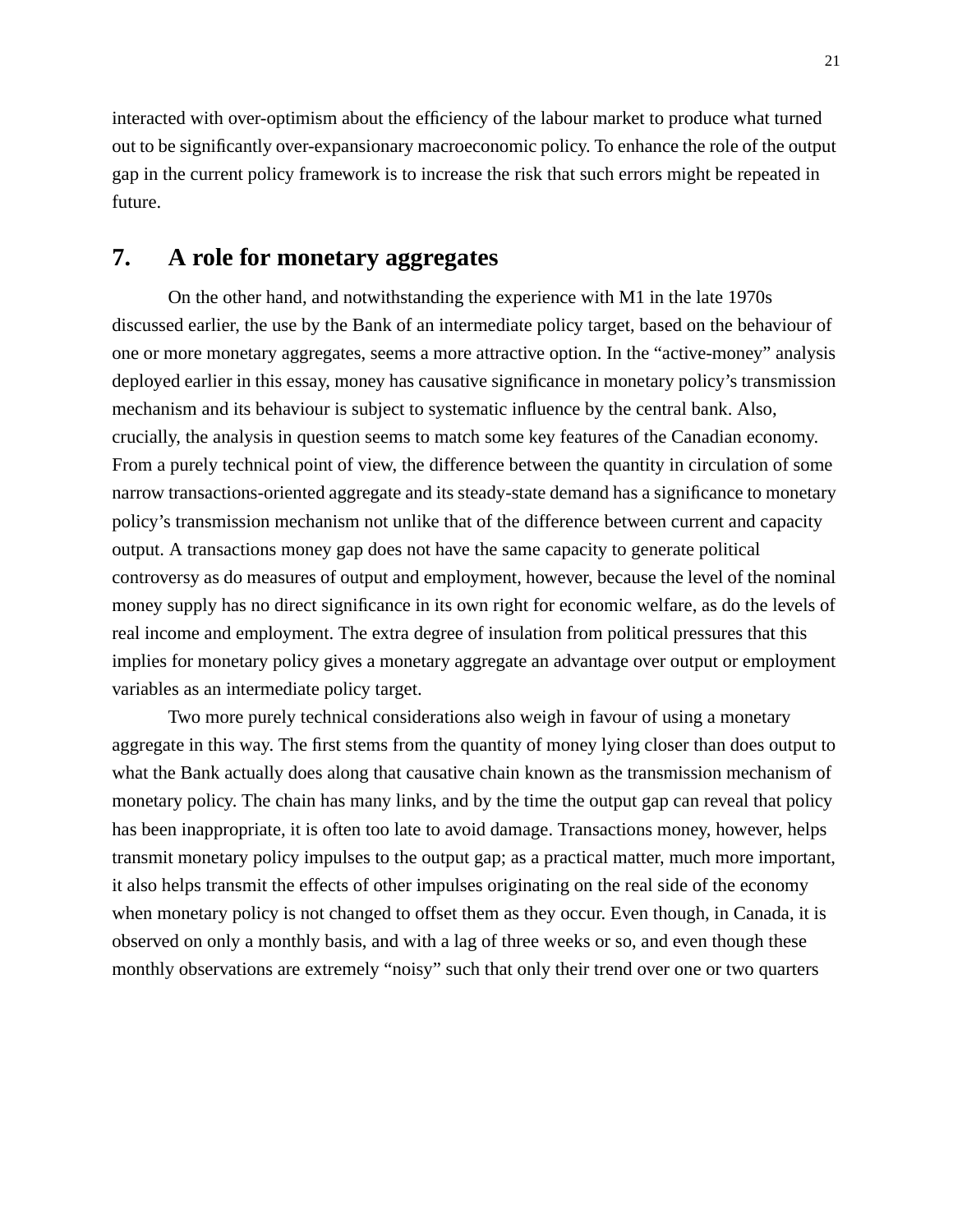can be expected to reveal information about the appropriateness of the recent policy stance, that is still probably early enough to prompt useful action if policy appears to have strayed off track.<sup>37</sup>

An enhanced role for a transactions money aggregate would also strengthen the Bank's ability to communicate its intentions about the future stance of policy. Even assuming a high degree of credibility for inflation targets, the fact that what the Bank does today only affects inflation six to eight quarters later inevitably leaves private agents, particularly in financial markets, eager for further insight into what might happen to interest rates and the exchange rate in the interim. Experience has shown that for the Bank to speculate publicly about the likely evolution of, say, the MCI, even when the risks to which such speculations are subject are explicitly noted, invites misinterpretation. Regular statements from the Bank about what would constitute desirable behaviour on the part of one or more monetary aggregates over the next year, say, could be a useful input into private sector agents' attempts to forecast interest rates and the exchange rate. Such statements would be at less risk of inadvertently giving the impression that the Bank was tipping its hand about its future intentions for the interest rates under its direct control than any concern with "monetary conditions."<sup>38</sup>

Certain obvious objections to such use of a transactions money aggregate must, nevertheless, be taken seriously. Thus, it is true that even year-on-year variations in M1, which is a widely monitored measure of transactions money in Canada, do not betray any simple stable correlation with year-on-year fluctuations in the price level.<sup>39</sup> It is important to distinguish between two factors here that are often confused with one another. The first is the proclivity of measures of M1 *growth* to have given misleading information when used as leading indicators of output and inflation, and the second is the occurrence of shifts in the *demand function* for this aggregate.

<sup>37.</sup> Racette and Raynaud (1991), who are also uneasy about the Bank of Canada's current operating framework, and argue for paying more attention to a monetary aggregate, nevertheless favour a broader one. Given that broader aggregates are better than narrow ones as leading indicators of inflation, the Bank's ultimate target variable, there is something to be said for this position. However, the extra information that broad aggregates yield is only available significantly later than that contained in narrower measures of money, and this reduces their usefulness as early warning devices. This, and the fact that the role of a transactions aggregate is better grounded in the theoretical framework described earlier in this paper, seem to weigh in favour of the latter. However, it is important not to exaggerate differences of opinion here. It is hard to believe that policy-makers who treated one aggregate as an intermediate target variable would, in practice, ignore all others.

<sup>38.</sup> Independently of whether or not the Bank should begin to use monetary aggregates in this way, there is something to be said for making an easily accessible version of QPM available to private agents who wish to use it, not to try to reproduce the Bank's own policy projections, but rather to draw their own inferences about the Bank's likely responses to whatever shocks those agents think are likely to affect the economy over their decision-making horizon.

<sup>39.</sup> Mishkin and Estrella (1998), discussing U.S. and German data, argue that the lack of simple stable correlations of this sort disqualifies monetary aggregates as useful intermediate target variables. As will be apparent from the discussion that follows, I believe that this conclusion is seriously overstated.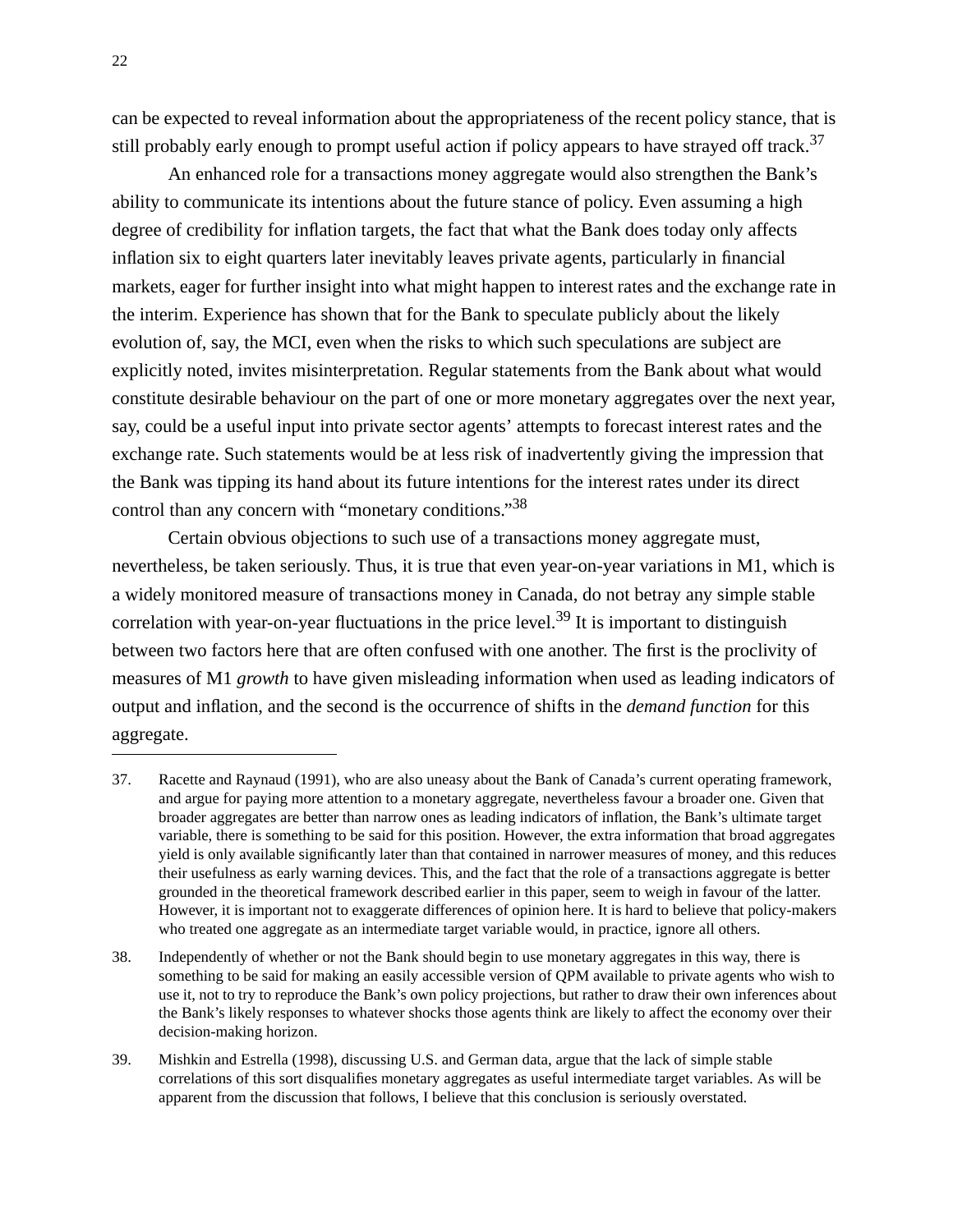Quite apart from the problems that arose in the late 1970s, M1 growth was well into double digits in the years 1983–84, but this was followed neither by an over-exuberant real expansion, nor by a resurgence of inflation. The period after 1992 saw a qualitatively similar pattern of events.40 These apparent anomalies stemmed from the fact that this particular indicator, by its very nature, makes no allowance for the pronounced increase in the demand for M1 that occurs at times when nominal interest rates fall significantly. There should have been nothing surprising about them, and they provide no evidence against the appropriateness of using monetary aggregates in the policy process. Their implication is rather that, if a monetary aggregate with a large interest elasticity of demand is to be used as a target variable, then this elasticity had better be taken carefully into account when goals are set for its behaviour, and the outcome monitored for any surprises stemming from this quarter.<sup>41</sup>

The propensity of the demand function for M1 to shift in response to institutional change raises different issues. The last 30 years have seen two episodes of such instability: 1980–83, and one that began in 1994 or 1995 and may still be in progress. The institutional changes that create such problems are not usually predictable, nor is the length of time over which they are likely to distort the data. However, they are readily observable while they are occurring, provided that one is on the lookout for them. Even so, the fact that they do occur, and might well occur again, suggests that it would be unwise for the Bank to rely on a single policy framework, based on a particular monetary aggregate, to the exclusion of all else. There will be times when it becomes, and will be known to have become, unreliable. But that is no argument against paying more careful attention to such a framework than is now done.

<sup>40.</sup> The most widely used M1 growth indicator is *real* M1 growth; this may be thought of as a very crude, and therefore sometimes inadequate, indicator of impulses imparted by the gap between the supply and demand for money. Specifically it measures the rate of change of this gap in the case where the effect of real income and interest rates on the demand for money can be ignored, presumably because variations in the demand for nominal M1 are dominated by variations in the price level, which in turn are largely the consequence of past monetary policy. In circumstances where other determinants of the demand for money, notably interest rates, are exerting an important influence, this indicator becomes unreliable for reasons discussed in the text.

<sup>41.</sup> The effects at work here have long been understood to explain why, in periods of rapid inflation, prices rise faster than does the money supply. See Bresciani-Turroni (1931, tr. 1937) for a classic application to the Weimar Republic hyperinflation. In conditions of falling inflation, the phenomenon is sometimes referred to as the "re-entry problem." That its relevance to recent Canadian experience was understood before the event by advocates of an active-money approach is illustrated by the title of Laidler and Robson's (1991) commentary on what they then believed to be a pressing monetary policy problem—*A Rough Re-entry.* Advocates of passive money, not least those at the Bank of Canada, have been aware of this problem since the early 1980s, as Charles Freedman has pointed out to me.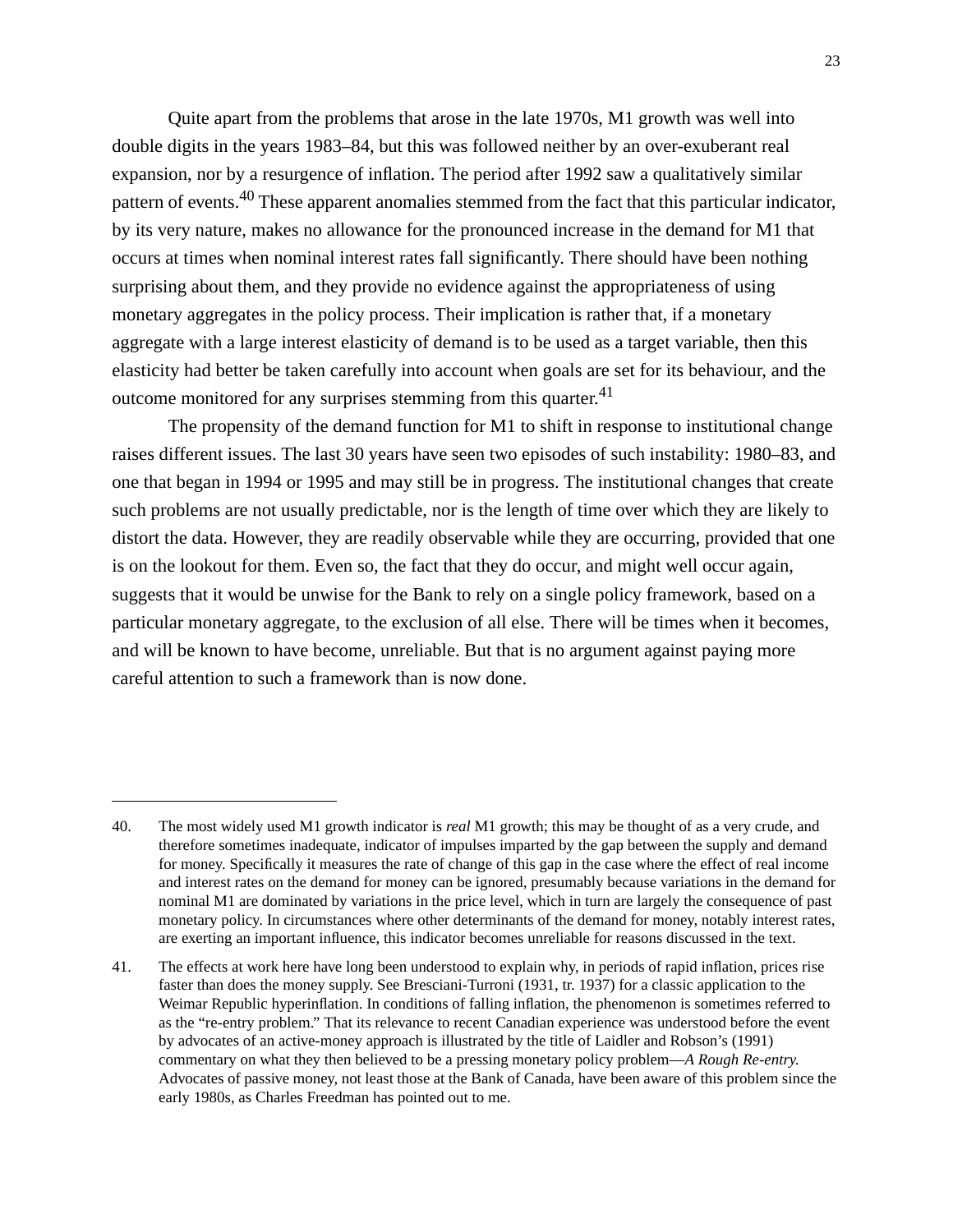For a monetary aggregate to be a useful intermediate target, it is not enough for it systematically to affect aggregate demand; it also must be controllable, in the sense that specific policy actions can be expected to have a well-defined effect on its behaviour.<sup>42</sup> The problem of controllability, as a practical matter, has two dimensions: first, there must exist a stable linkage between policy instrument and target; and second, that linkage must be adequately understood. Here again, it is important not to be misled by an at-first-sight unpromising history. M1 growth did indeed prove hard to control in the late 1970s, but the control mechanism used at that time was derived from analysis that embedded a short-run demand function in a passive-money view of the world. It was, if the arguments presented in this paper are valid, flawed because it ignored the role of credit markets in the money supply process.<sup>43</sup> That said, our understanding of the mechanisms involved here is seriously deficient at the moment. There is a surprising dearth of work exploring the credit-market processes linking the evolution of the supply of money to variations in the interest rate variable actually under the Bank's direct control, and that could be used for implementing a regime that treated that variable as the basis of an intermediate target.

As noted above, the interest rate spread on which QPM concentrates is highly correlated with M1 growth, so it might seem that repairing this gap would be straightforward. There are, however, at least three complementary reasons why these variables might be related to one another. First, if money growth affects inflation expectations, and does so more systematically at horizons beyond, say, 18 months than in the nearer term, it will influence the yield spread by that route. Second, if, when excess money is put into circulation, some of it spills over into securities markets, this "liquidity effect" might influence the demand for short-term assets more than that for long-term assets, and thereby affect the yield spread. Finally, according to an active-money view of the transmission mechanism, it is borrowing from the banking system that drives money growth in the first place, and its attractiveness varies with the spread between the returns that agents expect to earn on the new assets they acquire with the proceeds of their borrowing and the costs of that borrowing. To the extent that a longer rate of interest is influenced more by market forces and less by policy actions than a short rate, the spread between them will be related to money growth.<sup>44</sup>

The last of these effects has to do with the *causes* of money growth, while the first two are related to its *consequences*. If we are to understand the relationships among the overnight interest

<sup>42.</sup> Charleen Adam has provided helpful discussion of the role of controllability as a factor affecting the potential of a monetary aggregate to serve as an intermediate target variable.

<sup>43.</sup> For a contemporary critique of the role of the passive-money view in the money-growth-targeting regime along these lines, see Howitt and Laidler (1979).

<sup>44.</sup> For discussions of the relationship between interest-rate spreads and money growth, see in particular Macklem's (1995) comments on Laidler and Robson (1995).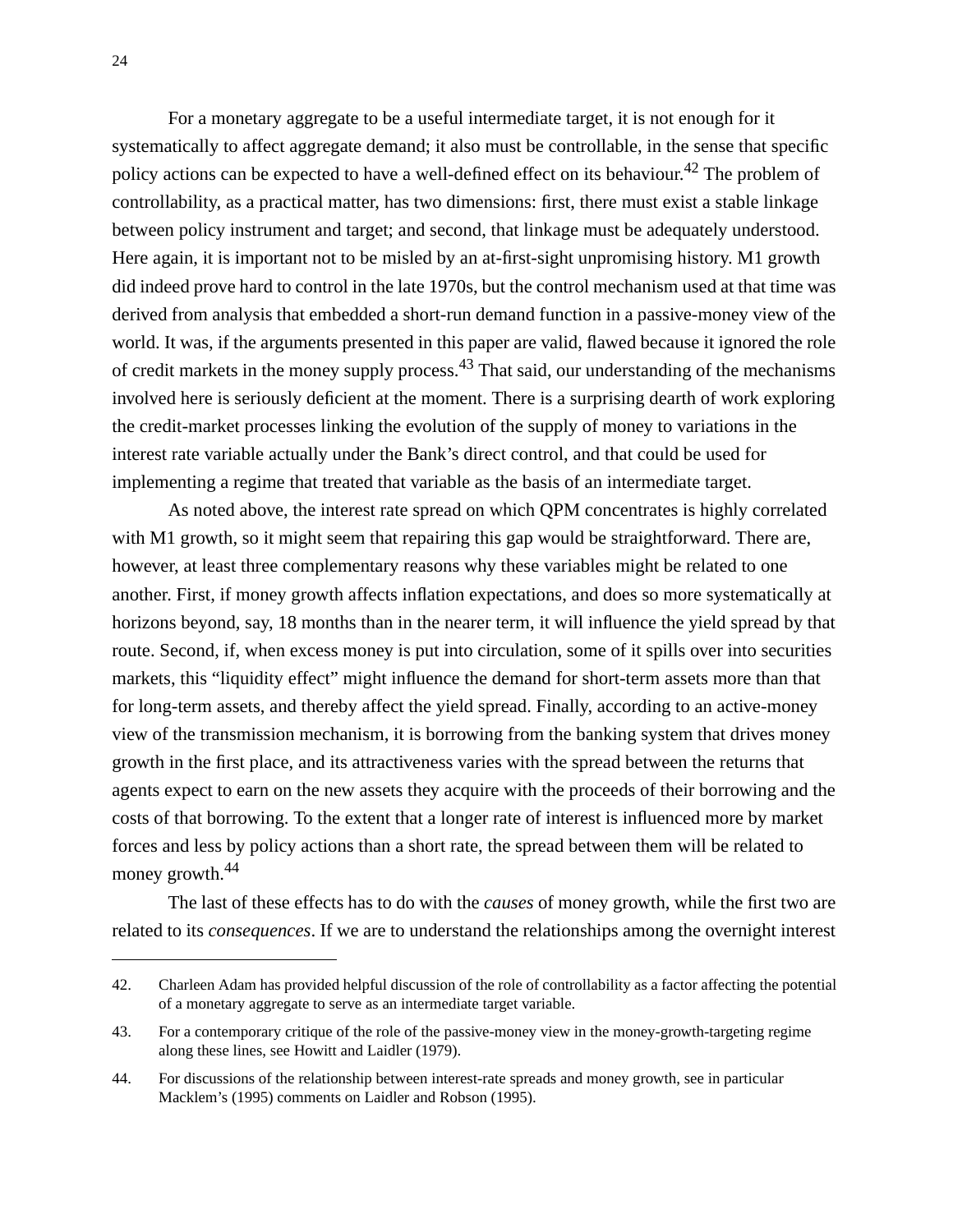rate that the Bank of Canada actually controls, the yield spread between 3-month and 10-year securities, bank lending, and money growth, and use that understanding in devising reliable methods of controlling the money supply, we must first understand the complicated interactions that lie behind them.<sup>45</sup> Until this is accomplished, it will be difficult to a make a complete case for treating any monetary aggregate as the basis for a full-fledged controllable intermediate policy target. The case remains, though, for treating such a variable less formally, as a systematic and useful leading indicator of what the effects of past policy actions are likely to be, and how therefore the stance of policy ought to be modified.

### **8. Concluding comments**

The first basic message of this essay is this: When the Bank of Canada formally gave up moneygrowth targeting in 1982, and demoted M1 (along with other monetary aggregates) to the status of an indicator variable with no formal place in its operating framework, it went too far. To have made nominal M1 growth not just *a* but *the sole* target of monetary policy, as was done in the 1970s, was to put far more weight on that aggregate than it could bear. However, if the activemoney view advanced in this paper is correct, not all of the difficulties that were then encountered originated with the aggregate itself. Some of them arose from the flawed mechanism deployed to control its growth, and, if we probe deeper, from the view of money as a passive variable in the economy that underlay it.

A second, empirical, proposition has also been advanced that serious money-demand instability does not seem to be a continuous phenomenon.<sup>46</sup> In the case of M1, Canada has experienced two episodes of serious instability over the past 40 years: one in the early 1980s, and one in the last three years. Furthermore, once its potential for shifting the money-demand function has been recognized, institutional change is better thought of as reducing rather than obliterating the information contained in money growth.

This paper's third, and more general, message may be put as follows: The existence of instability in the money-demand function, whether resulting from institutional change or from any other source, does not alter the importance of the interaction of that demand function with an independent money-supply function for the determination of aggregate demand; it simply makes

<sup>45.</sup> Here again, MGE analysis, of which Hendry and Zhang (1998) provide a recent example, looks like a promising tool for coming to grips with these problems. Models of this type explicitly specify the nature of the credit-market relationships between banks and the private sector and the nature of money-holding and expenditure decisions. These models also pay careful attention to the sequencing of the transactions that follow from these decisions. They are ideally adapted to modelling the processes at work here, and to investigating which features of the financial system are and are not important in generating their salient empirical characteristics.

<sup>46.</sup> I am aware that in making this observation I am tempting fate!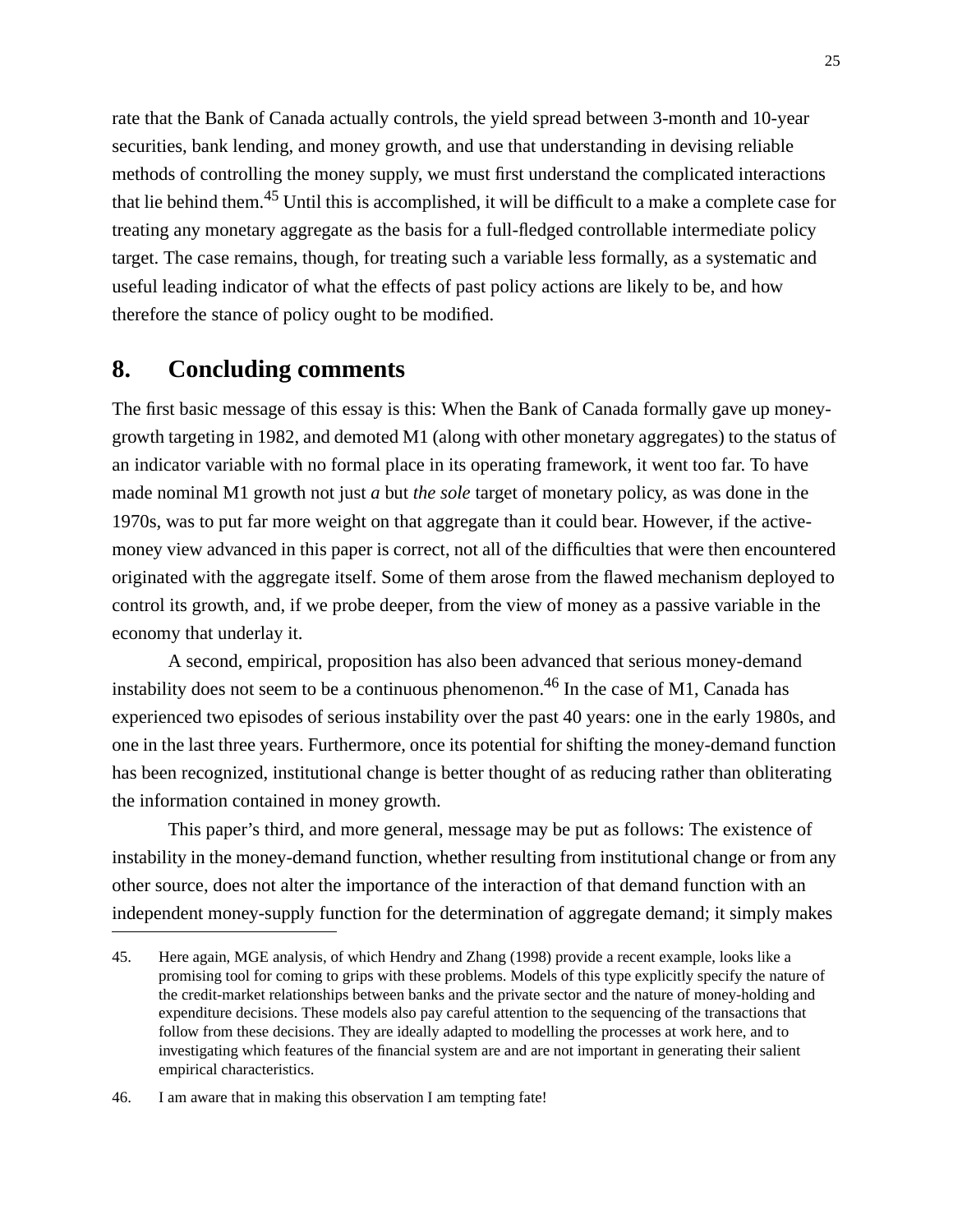it more difficult to apply our understanding of this mechanism to the design of monetary policy. It is important to be able to recognize such shifts when they occur, and to make allowances for their effects when interpreting the significance of the observed behaviour of money. That behaviour, however, remains important precisely because the interaction of the supply and demand for money is crucial not only to the impact of monetary policy but also to the way other shocks impinge upon the economy.

These messages together provide the basis for this essay's fourth and final theme: When it comes to monetary policy, it would be appropriate and helpful to move towards using the rate of growth of one or more transactions-money aggregates or some variable related to that rate of growth. These growth-related aggregates or variables should be used not, as in the late 1970s, as the only target of monetary policy, but rather as a supplementary intermediate target variable in a regime whose principal anchor is an inflation goal. Note, however, the phrase "move towards using:" in the current state of knowledge, we do not know enough about the controllability of any monetary aggregate to justify its immediate promotion to the status of a formal intermediate target. Note also the reference to "one or more transactions-money aggregates," rather than to a specific measure such as M1. There have been, and presumably will again be, times when the behaviour of any monetary aggregate will be difficult or impossible to read, just as there have been and will be similar times for such variables as the output gap, the yield spread, or the MCI. It would be foolish not to maintain a capacity to use information available from elsewhere at such times, even as work proceeds to enhance and maintain the usefulness of whatever monetary aggregates are initially chosen to play a role in policy formation. What is being proposed here is the promotion of monetary aggregates, particularly those appertaining to transactions money, in the hierarchy of policy variables, not the displacement of other variables by them.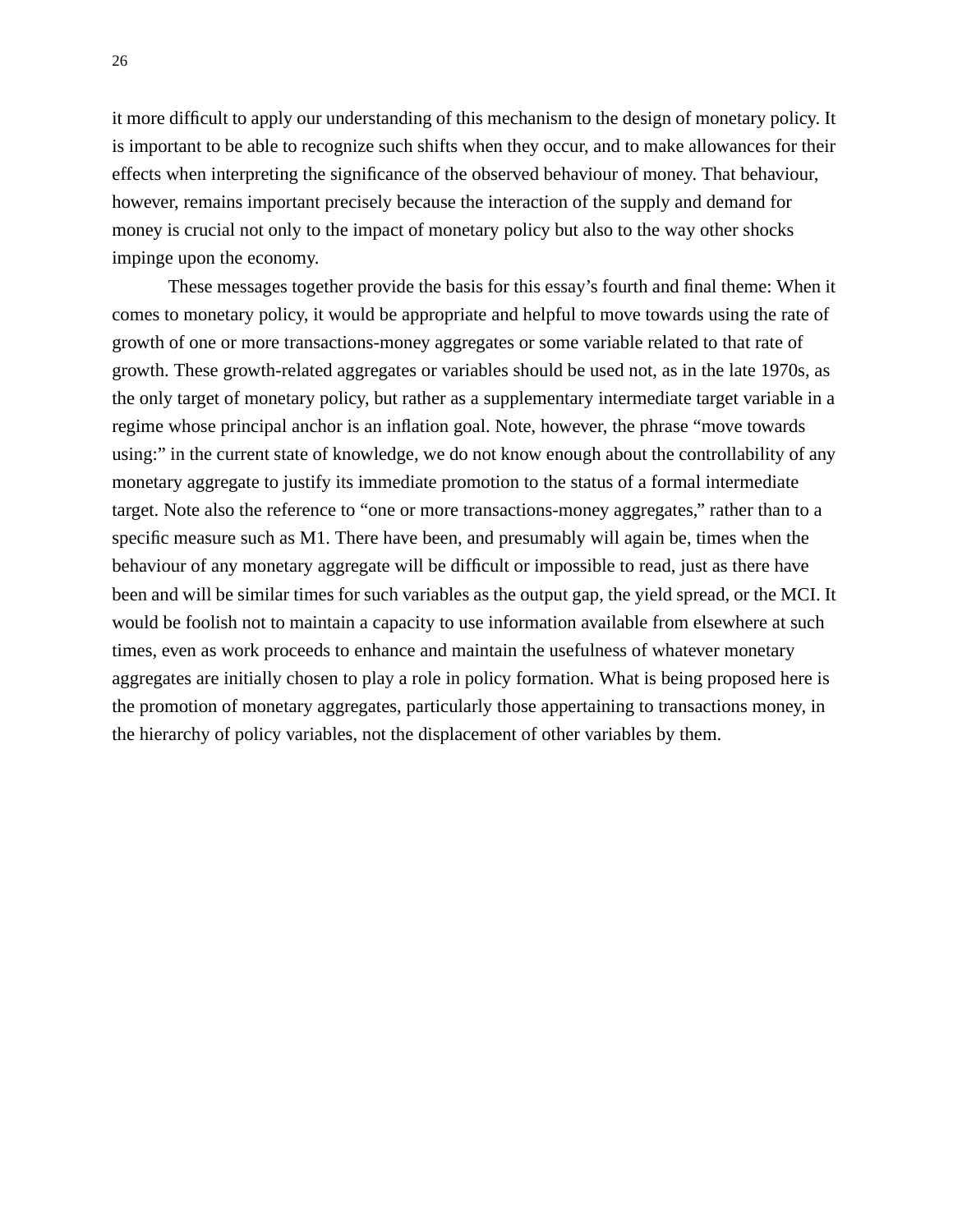### **References**

- Atta-Mensah, J. 1995. *The Empirical Performance of Alternative Monetary and Liquidity Aggregates*. Bank of Canada Working Paper 95-12.
- Barnett, W. 1990. "Developments in monetary aggregation theory." *Journal of Policy Modelling* 12 (Summer): 205–58*.*
- Baumol, W. J. 1952. "The transactions demand for cash: An inventory theoretic approach." *Quarterly Journal of Economics* 66 (November): 545–56.
- Boessenkool, K., D. Laidler, and W. B. P. Robson. 1997. *More money than is good for us: Why the Bank of Canada should tighten monetary policy.* Toronto: C. D. Howe Institute
- Bordo, M. and L. Jonung. 1990. "The long-run behaviour of velocity: the institutional approach revisited." *Journal of Policy Modelling* 12 (Summer):165–97.
- Boyer, R. S. 1978. "Optimal foreign exchange market intervention*.*" *Journal of Political Economy* 86 (December): 1045–55.
- Bresciani-Turroni, C. 1931. *The economics of inflation* (translated by M. E. Sayers 1937). Reprinted, New York: Augustus Kelley. 1968.
- Brunner, K. and A. H. Meltzer. 1993. *Money and the Economy: Issues in Monetary Analysis.* Cambridge: Cambridge University Press for the Raffaele Mattioli Foundation.
- Carr, J. and M. Darby. 1981." The role of money supply shocks in the short-run demand for money." *Journal of Monetary Economics* 8 (September): 183–99.
- Coletti, D. B. Hunt, D. Rose, and R. Tetlow. 1996. *The Bank of Canada's New Quarterly Projection Model Part 3: the Dynamic Model: QPM.* Bank of Canada Technical Report 75.
- Crawford A. 1992. "A Reconciliation of the Dynamics of Money Demand and Indicator Models." In S*eminar 90.* Ottawa: Bank of Canada.
- Davidson, J. and J. Ireland. 1990. "Buffer Stocks, Credit, and Aggregation Effects in the Demand for Broad Money: Theory and an Application to the U.K. Personal Sector." *Journal of Policy Modeling* 12 (Summer): 349–76.
- Duguay, P. 1992. Commentary in Bank of Canada *Monetary Seminar 90*. Ottawa: Bank of Canada.
- Duguay, P. and D. Longworth. 1998. "Macroeconomic Models and Policy-Making at the Bank of Canada. *Economic Modelling* (15): 357–75.
- Engert, W. and Selody J. 1998. *Uncertainty and Multiple Paradigms of the Transmission Mechanism*. Bank of Canada Working Paper 98-7.
- Freedman, C. 1981. *Monetary Aggregates as Targets: Some Theoretical Aspects.* Bank of Canada Technical Report 27.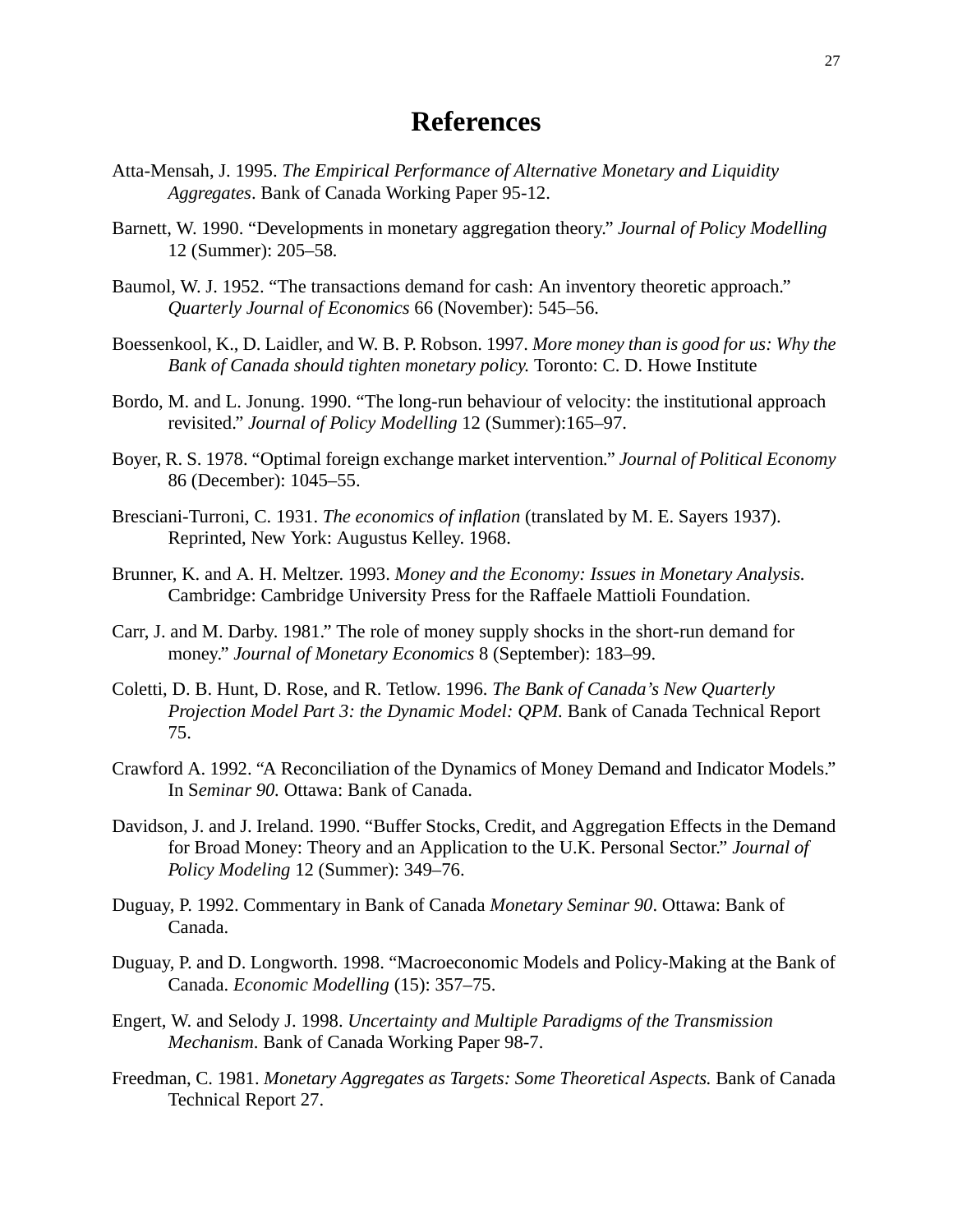- --------1983. Financial Innovations in Canada: Causes and Consequences. *American Economic Review* 73 (May, *Papers and Proceedings*): 101–6.
- --------1992. Round table remarks in Bank of Canada *Monetary Seminar 90.* Ottawa: Bank of Canada.
- Friedman, M. 1956. "The Quantity Theory of Money—A Restatement." In *Studies in the Quantity Theory of Money.* Chicago: University of Chicago Press.
- --------1960. *A Program for Monetary Stability.* New York: Fordham University Press.
- --------1968. "The Role of Monetary Policy." *American Economic Review* 58 (March): 1–17.
- --------1969. "The Optimum Quantity of Money. In *The Optimum Quantity of Money.* London: Macmillan.
- Friedman, M. and A. J. Schwartz. 1963a. *A Monetary History of the United States 1867–1960.* Princeton, New Jersey: Princeton University Press, for the National Bureau of Economic Research.
- --------1963b. "Money and Business Cycles." *Review of Economics and Statistics.* Reprinted in O*ptimum Quantity of Money.* London: Macmillan.
- --------1970. *The Monetary Statistics of the United States.* Princeton, New Jersey: Princeton University Press, for the National Bureau of Economic Research.
- Fung, B. S. and M. Kasumovich. 1998. "Monetary Shocks in the G-6 Countries: Is There a Puzzle?" *Journal of Monetary Economics* 42: 575–92.
- Gramley, L. and S. Chase. 1965. "Time Deposits in Monetary Analysis." *Federal Reserve Bulletin* 51 (October): 1380–1406.
- Gravelle, T. 1996. "What is Old is New Again." *Manchester School* 64 (December): 388–404.
- Gregory, A., G. Smith, and T. Wirjanto. 1992. "Synthesis of Money-Demand and Indicator Models. In Bank of Canada, *Monetary Seminar 90.* Ottawa: Bank of Canada.
- Hahn, F. 1971. "Professor Friedman's Views on Money." *Economica* 38 (February): 61–80.
- Hendry, S. 1995. *Long-run Demand for M1*. Bank of Canada Working Paper 95-11.
- Hendry, S. and G. Zhang. 1998. *Liquidity Effects and Market Frictions*. Bank of Canada Working Paper 98-11.
- Hicks, J. R. 1937. "Mr. Keynes and the Classics: A Suggested Interpretation." *Econometrica* 5 (April): 147–59.
- --------1982. *Money, Interest and Wages: Collected Essays.* Cambridge, Massachusetts: Harvard University Press.
- --------1994. *A Market Theory of Money.* London: Oxford University Press.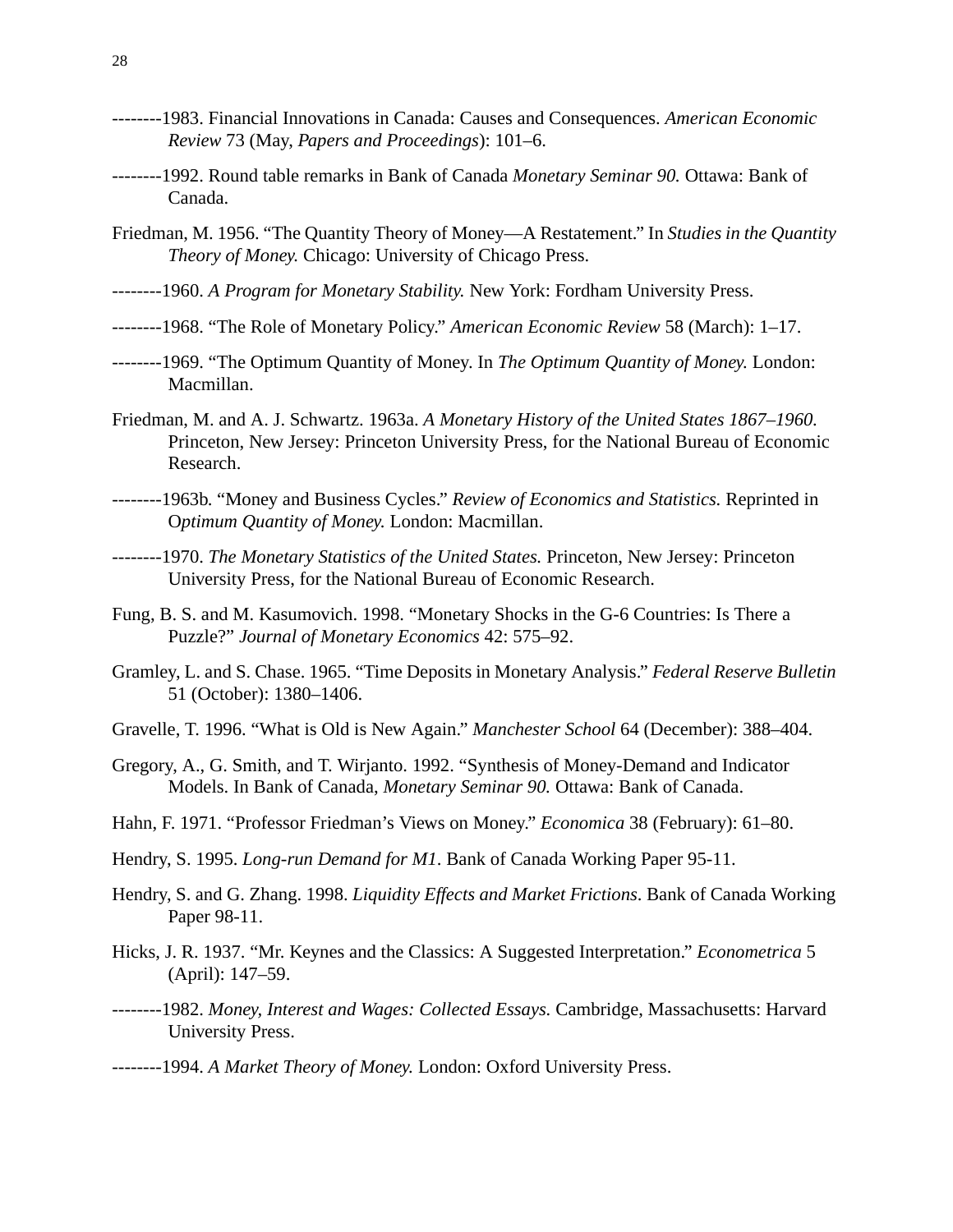- Howitt, P. W. 1992. Commentary and round table remarks in Bank of Canada, *Monetary Seminar 90.* Ottawa: Bank of Canada.
- Howitt, P.W. and D. Laidler. 1979. Recent Canadian Monetary Policy: A Critique. In Wirick. R. and D. Purvis (eds.), *Issues in Canadian Public Policy (II).* Kingston, Ontario: Queen's University Press.
- Jonson, P. D., E. Moses, and C. Wymer. 1976. *A Minimal Model of the Australian Economy*. Reserve Bank of Australia.
- Kasumovich, M. 1996. "Interpreting Money-Supply and Interest-Rate Shocks as Monetary-Policy Shocks." Bank of Canada Working Paper 96-8.
- Keynes, J. M. 1936. *The General Theory of Employment, Interest, and Money.* London: Macmillan.
- Laidler, D. 1990. *Taking Money Seriously.* Cambridge, Massachusetts: MIT Press.
- --------1991. *The Golden Age of the Quantity Theory.* Princeton, New Jersey: Princeton University Press.
- Laidler, D. and W. B. P. Robson. 1991. *A Rough Re-entry.* Toronto: C. D. Howe Institute.
- --------1995. "Endogenous Buffer-Stock Money." In *Credit and Interest-Rate Spreads in the Transmission Mechanism.* Ottawa: Bank of Canada.
- Lane, T. D. 1990. "Costly Portfolio Adjustment and the Short-Run Demand for Money." *Economic Inquiry* 28 (July): 466–87.
- Macklem, T. 1994. Comment on Laidler and Robson in *Credit and Interest-Rate Spreads in the Transmission Mechanism.* Ottawa: Bank of Canada.
- Marshall, A. 1871. "Money." Reprinted in J. Whitaker, ed., *The Early Economic Writings of Alfred Marshall, Vol. 1.* London: Macmillan, 165–77.
- Mason, W. 1976. "The Empirical Definition of Money: A Critique." *Economic Inquiry* 14 (December): 525–38.
- Miller, M. and D. Orr. 1966. "A Model of the Demand for Money by Firms." *Quarterly Journal of Economics* 80 (August): 413–35.
- Mints, L. 1945. *A History of Banking Theory.* Chicago: University of Chicago Press.
- Mishkin, F. and A. Estrella. 1998. "Is there a role for monetary aggregates in the conduct of monetary policy?" In *Monetary Policy and Financial Markets: Selected Papers,* 5. Swiss National Bank.
- Poloz, S., D. Rose, and R. Tetlow 1994. "The Bank of Canada's New Quarterly Projection Model (QPM): An Introduction. *Bank of Canada Review* (Autumn): 23–38.
- Poole, W. 1970. "Optimal Choice of Monetary Policy Instruments in a Simple Stochastic Model." *Quarterly Journal of Economics* 84: 197–216.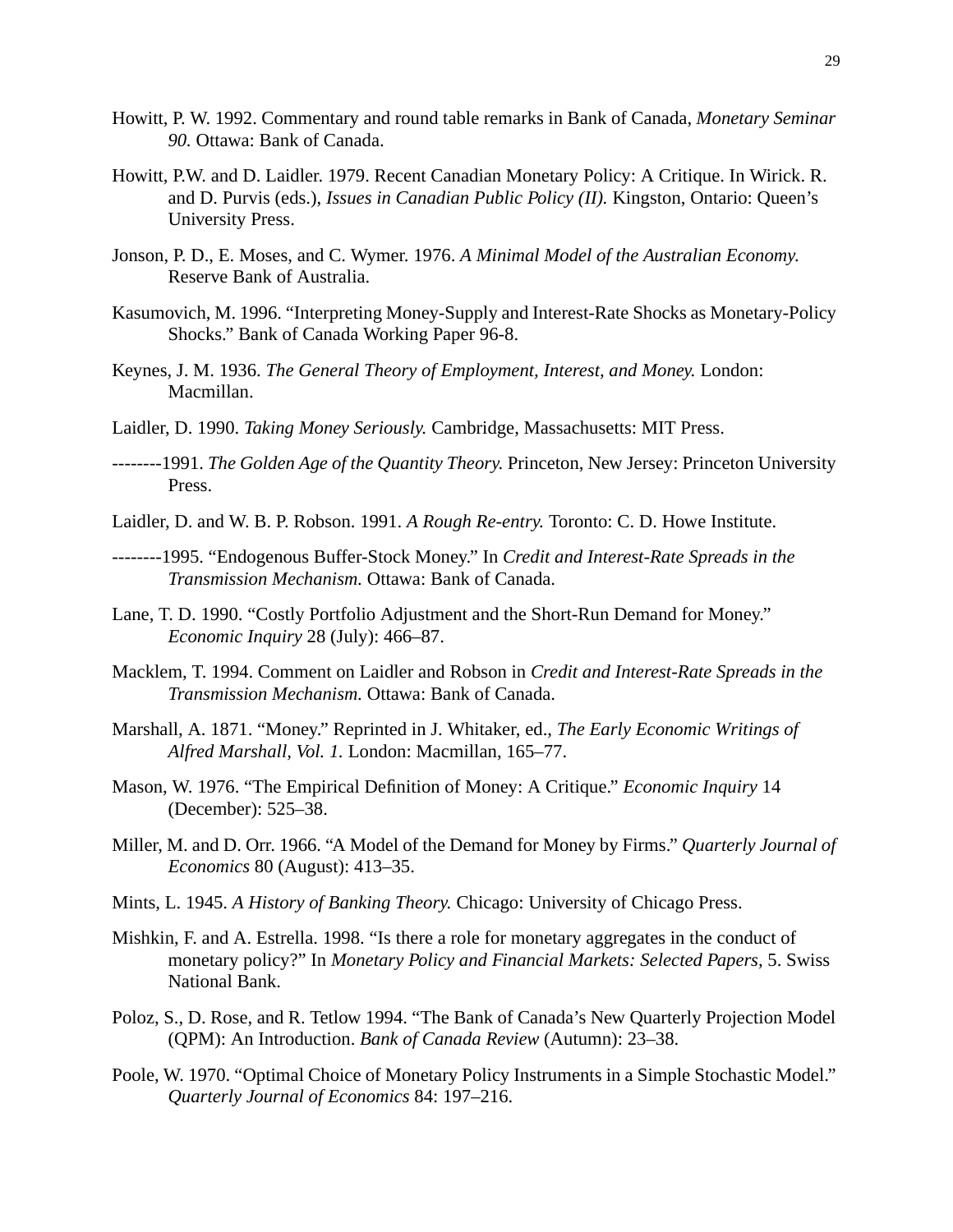- Purvis, D. 1992. Commentary in Bank of Canada *Monetary Seminar 90.* Ottawa: Bank of Canada.
- Racette, D. and J. Raynaud. 1991. "Canadian Monetary Policy: Will the Checklist Approach Ever Lead Us to Price Stability?" *Canadian Journal of Economics* 25 (November): 819–38.
- Radcliffe Committee (Committee on the working of the monetary system). 1959. *Report.* London: HMSO.
- Söderlind, P. and A. Vredin. 1996. "Applied Cointegration Analysis in the Mirror of Macroeconomic Theory." *Journal of Applied Econometrics* 11: 363–81.
- St-Amant, P. and S. van Norden. 1997. *Measurement of the Output Gap: A Discussion of Recent Research at the Bank of Canada.* Bank of Canada Technical Report 79.
- Svensson, L. E. O. 1998. Monetary policy issues for the ESCB paper prepared for Carnegie-Rochester Conference, November 1998, Stockholm. (Mimeograph).
- Thiessen, G. 1983. "The Canadian Experience with Monetary Targeting." In P. Meek (ed.), *Central Bank Views on Monetary Targeting.* New York: Federal Reserve Board of New York.
- Tobin, J. 1956. "The Interest Elasticity of Transactions Demand for Cash." *Review of Economics and Statistics* 38 (August): 241–47.
- Viner, J. 1937. *Studies in the Theory of International Trade*. New York: Harper and Row.